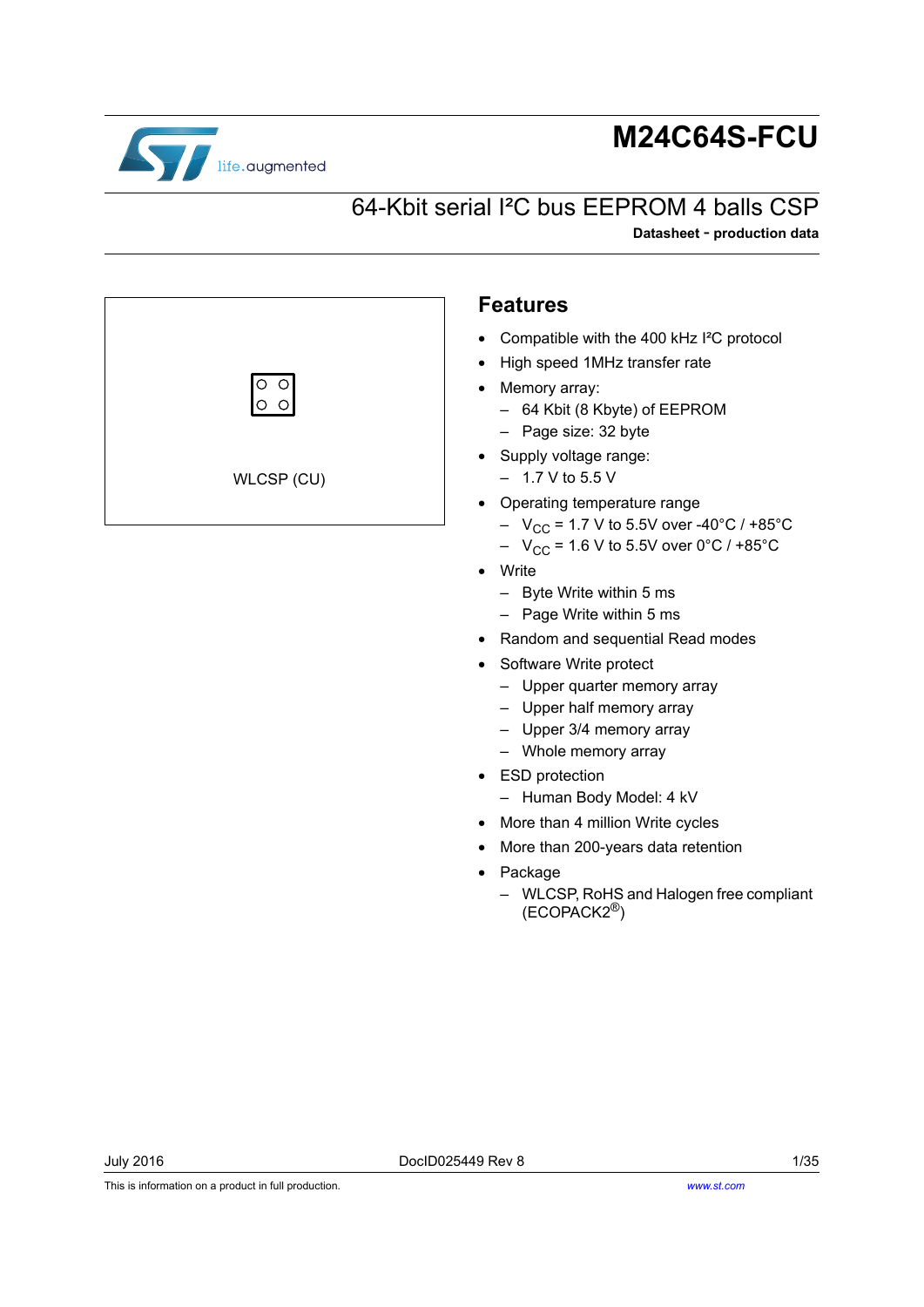## **Contents**

| 1              |     |       |                   |     |  |  |  |  |  |
|----------------|-----|-------|-------------------|-----|--|--|--|--|--|
| $\overline{2}$ |     |       |                   |     |  |  |  |  |  |
|                | 2.1 |       |                   |     |  |  |  |  |  |
|                | 2.2 |       |                   |     |  |  |  |  |  |
|                | 2.3 |       |                   |     |  |  |  |  |  |
|                | 2.4 |       |                   |     |  |  |  |  |  |
|                |     | 2.4.1 |                   |     |  |  |  |  |  |
|                |     | 2.4.2 |                   |     |  |  |  |  |  |
|                |     | 2.4.3 |                   |     |  |  |  |  |  |
|                |     | 2.4.4 |                   |     |  |  |  |  |  |
| 3              |     |       |                   |     |  |  |  |  |  |
| 4              |     |       |                   |     |  |  |  |  |  |
|                | 4.1 |       |                   |     |  |  |  |  |  |
|                | 4.2 |       |                   |     |  |  |  |  |  |
|                | 4.3 |       |                   |     |  |  |  |  |  |
|                | 4.4 |       |                   |     |  |  |  |  |  |
|                | 4.5 |       |                   |     |  |  |  |  |  |
| 5              |     |       |                   |     |  |  |  |  |  |
|                | 5.1 |       |                   |     |  |  |  |  |  |
|                |     | 5.1.1 |                   |     |  |  |  |  |  |
|                |     | 5.1.2 |                   |     |  |  |  |  |  |
|                |     |       |                   |     |  |  |  |  |  |
|                |     | 5.1.4 |                   |     |  |  |  |  |  |
|                | 5.2 |       |                   |     |  |  |  |  |  |
|                |     | 5.2.1 |                   |     |  |  |  |  |  |
|                |     | 5.2.2 |                   |     |  |  |  |  |  |
|                |     | 5.2.3 |                   |     |  |  |  |  |  |
|                |     | 5.2.4 |                   |     |  |  |  |  |  |
| 6              |     |       |                   |     |  |  |  |  |  |
| 2/35           |     |       | DocID025449 Rev 8 | 577 |  |  |  |  |  |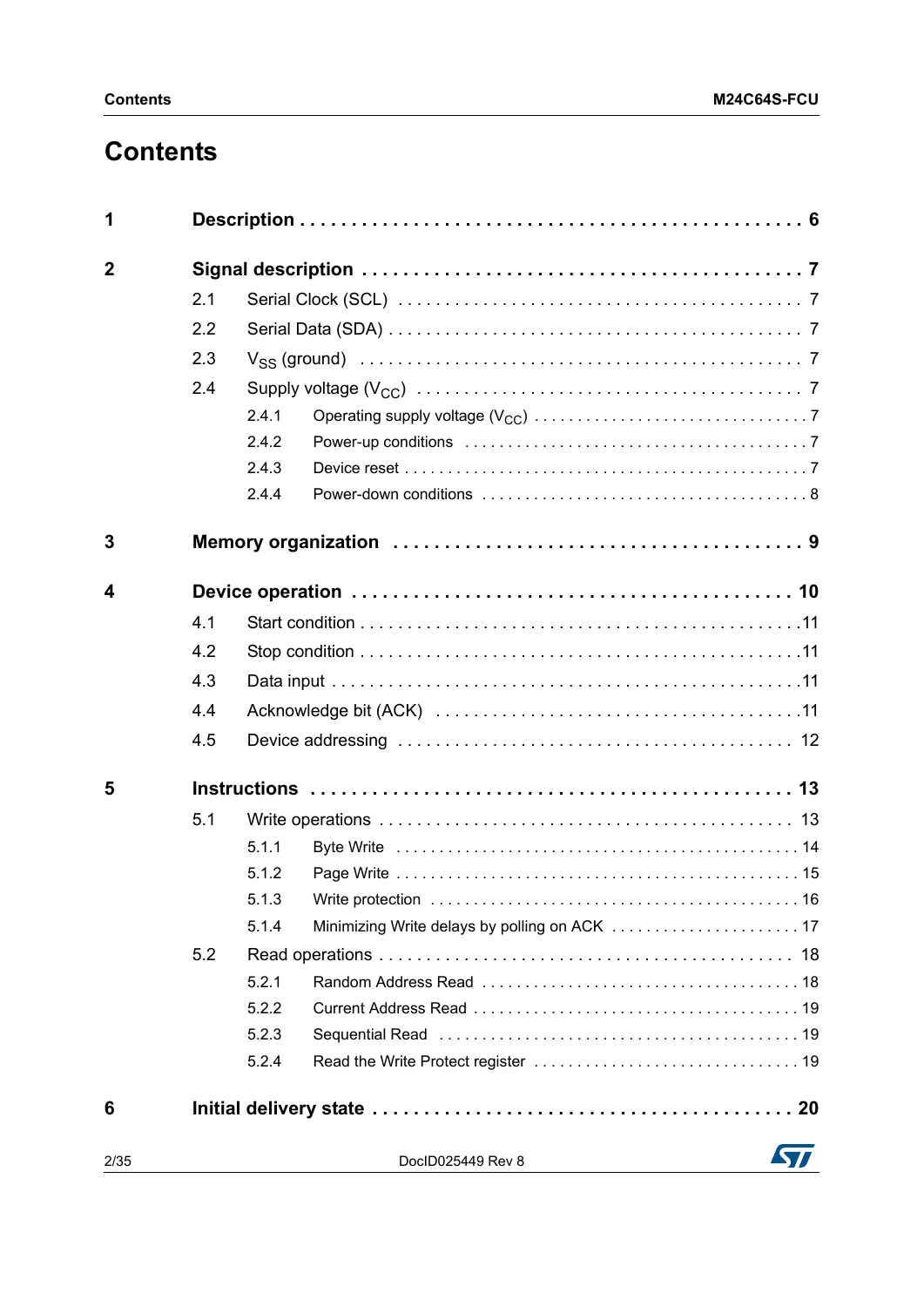| 7 <sup>7</sup> |  |
|----------------|--|
| 8              |  |
| 9              |  |
| 10             |  |
| 11             |  |

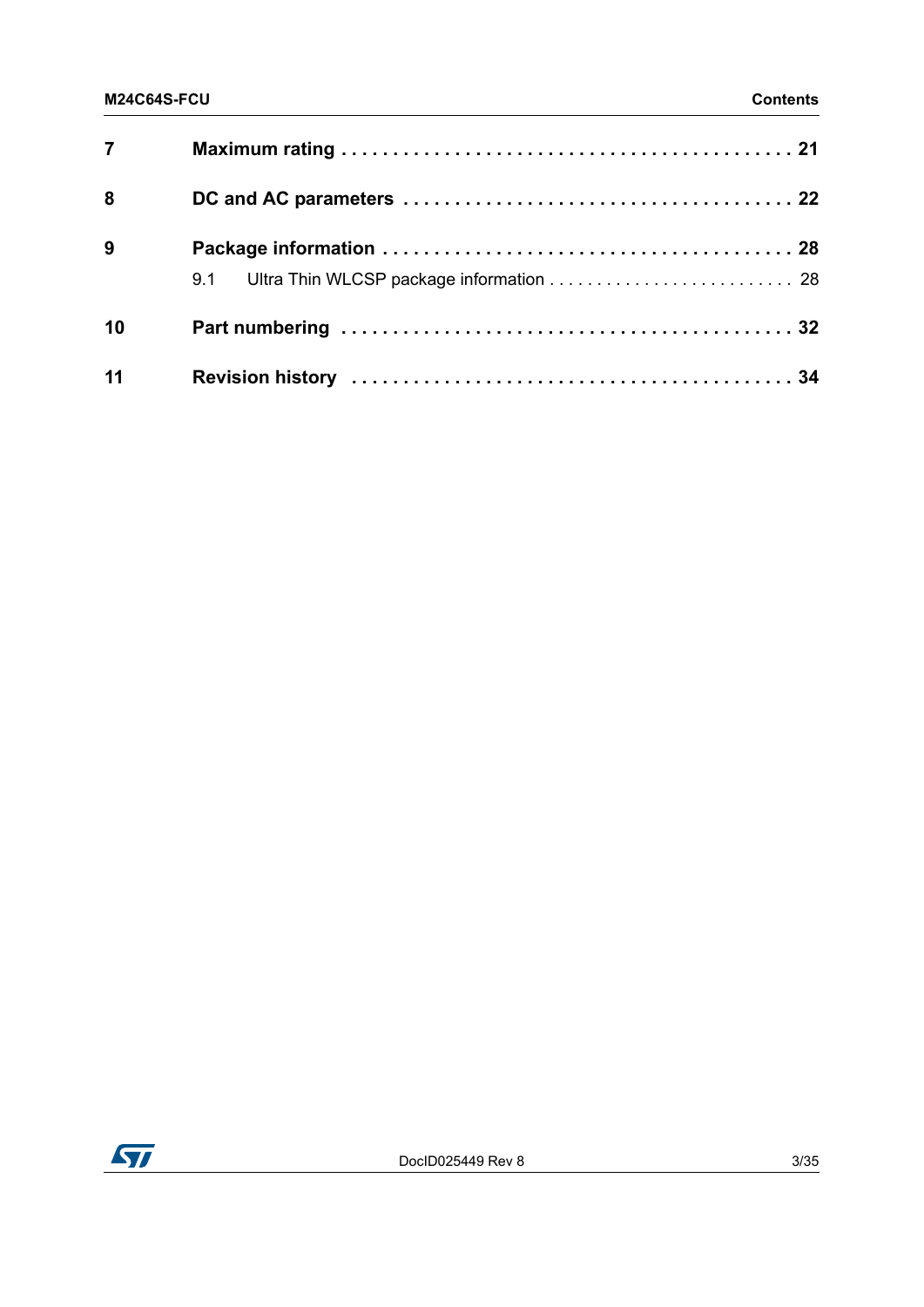## **List of tables**

| Table 1.  |                                                                         |  |
|-----------|-------------------------------------------------------------------------|--|
| Table 2.  |                                                                         |  |
| Table 3.  |                                                                         |  |
| Table 4.  |                                                                         |  |
| Table 5.  |                                                                         |  |
| Table 6.  |                                                                         |  |
| Table 7.  |                                                                         |  |
| Table 8.  |                                                                         |  |
| Table 9.  |                                                                         |  |
| Table 10. |                                                                         |  |
| Table 11. |                                                                         |  |
| Table 12. | Ultra Thin WLCSP- 4-bump, 0.851 x 0.851 mm, wafer level chip scale      |  |
|           |                                                                         |  |
| Table 13. | Ultra Thin WLCSP-BSC - 4-bump, 0.851 x 0.851 mm, wafer level chip scale |  |
|           |                                                                         |  |
| Table 14. |                                                                         |  |
| Table 15. |                                                                         |  |
|           |                                                                         |  |

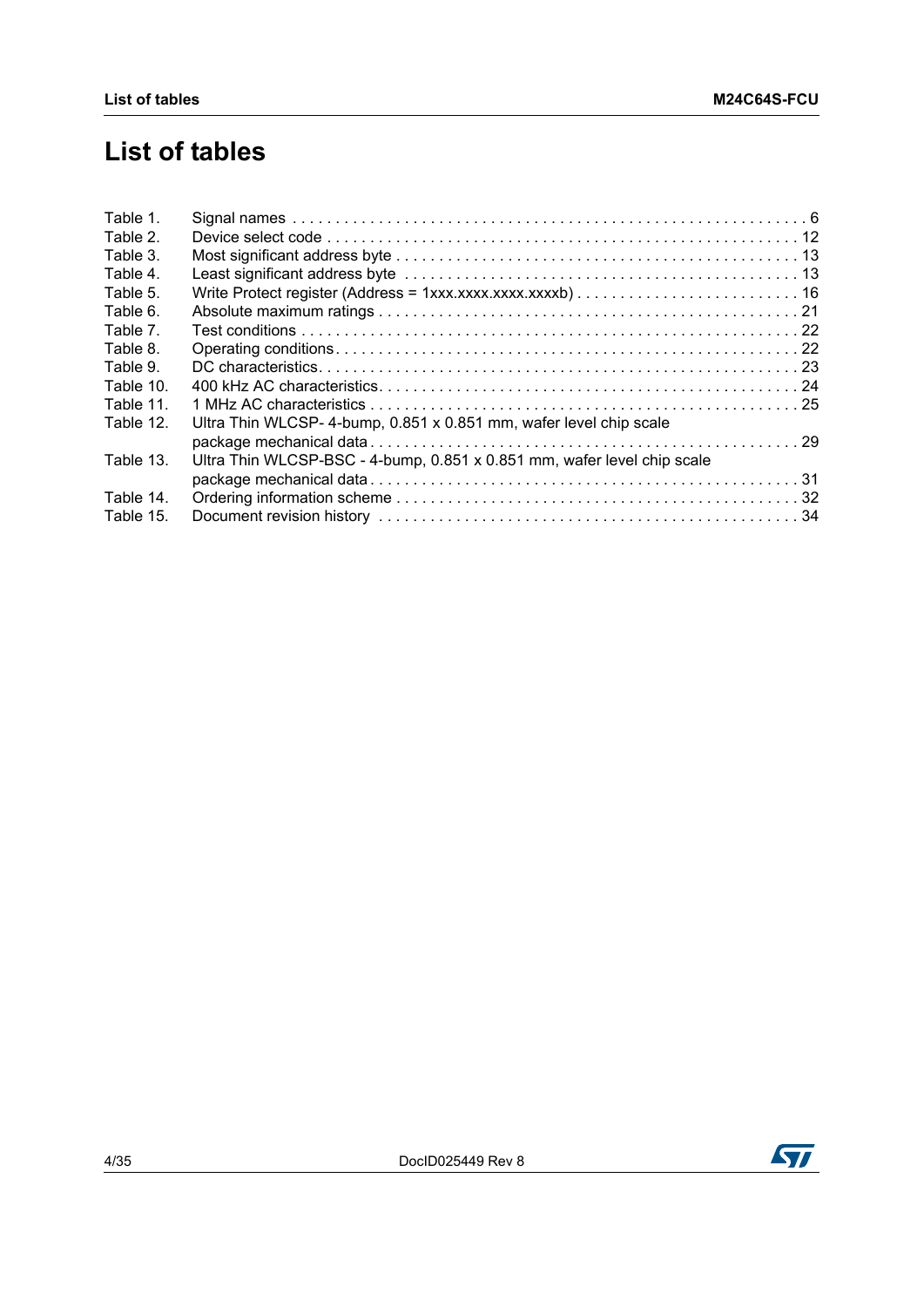# **List of figures**

| Figure 1.  |                                                                          |  |
|------------|--------------------------------------------------------------------------|--|
| Figure 2.  | 4-bump WLCSP connections                                                 |  |
|            |                                                                          |  |
| Figure 3.  |                                                                          |  |
| Figure 4.  |                                                                          |  |
| Figure 5.  |                                                                          |  |
| Figure 6.  |                                                                          |  |
| Figure 7.  |                                                                          |  |
| Figure 8.  |                                                                          |  |
| Figure 9.  | Maximum $R_{bus}$ value versus bus parasitic capacitance $(C_{bus})$ for |  |
|            |                                                                          |  |
| Figure 10. | Maximum $R_{bus}$ value versus bus parasitic capacitance $(C_{bus})$     |  |
|            |                                                                          |  |
| Figure 11. |                                                                          |  |
| Figure 12. | Ultra Thin WLCSP-4-bump, 0.851 x 0.851 mm, wafer level chip scale        |  |
|            |                                                                          |  |
| Figure 13. | Ultra Thin WLCSP-BSC - 4-bump, 0.851 x 0.851 mm, wafer level chip scale  |  |
|            |                                                                          |  |
| Figure 14. | Thin WLCSP- 4-bump, 0.851 x 0.851 mm, wafer level chip scale             |  |
|            |                                                                          |  |

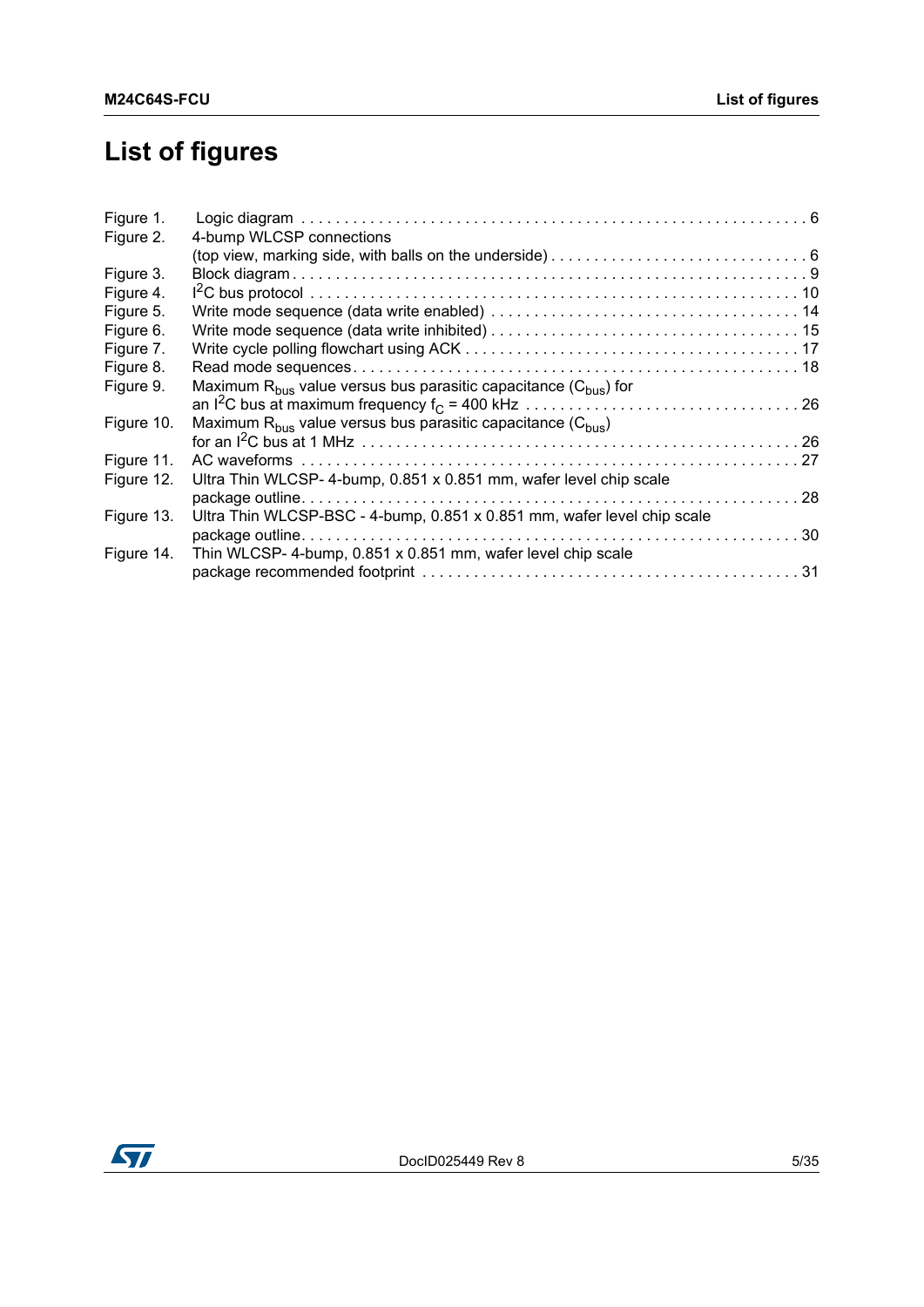## <span id="page-5-0"></span>**1 Description**

The M24C64S-FCU is a 64-Kbit I2C-compatible EEPROM (Electrically Erasable PROgrammable Memory) organized as 8 K × 8 bits.

The M24C64S-FCU can operate with a supply voltage from 1.7 V to 5.5 V, over an ambient temperature range of -40 °C/+85 °C and with an extended supply voltage from 1.6 V to 5.5 V, over a reduced ambient temperature range.

The M24C64S-FCU is delivered in a 4-ball WLCSP package.

<span id="page-5-2"></span>

**Figure 1. Logic diagram**

**Table 1. Signal names**

<span id="page-5-1"></span>

| Signal name                | <b>Function</b> | <b>Direction</b> |
|----------------------------|-----------------|------------------|
| <b>SDA</b>                 | Serial Data     | $U$ O            |
| SCL                        | Serial Clock    | Input            |
| $\mathsf{V}_{\mathsf{CC}}$ | Supply voltage  | -                |
| $\mathsf{v}_{\mathsf{ss}}$ | Ground          | -                |

#### **Figure 2. 4-bump WLCSP connections (top view, marking side, with balls on the underside)**

<span id="page-5-3"></span>

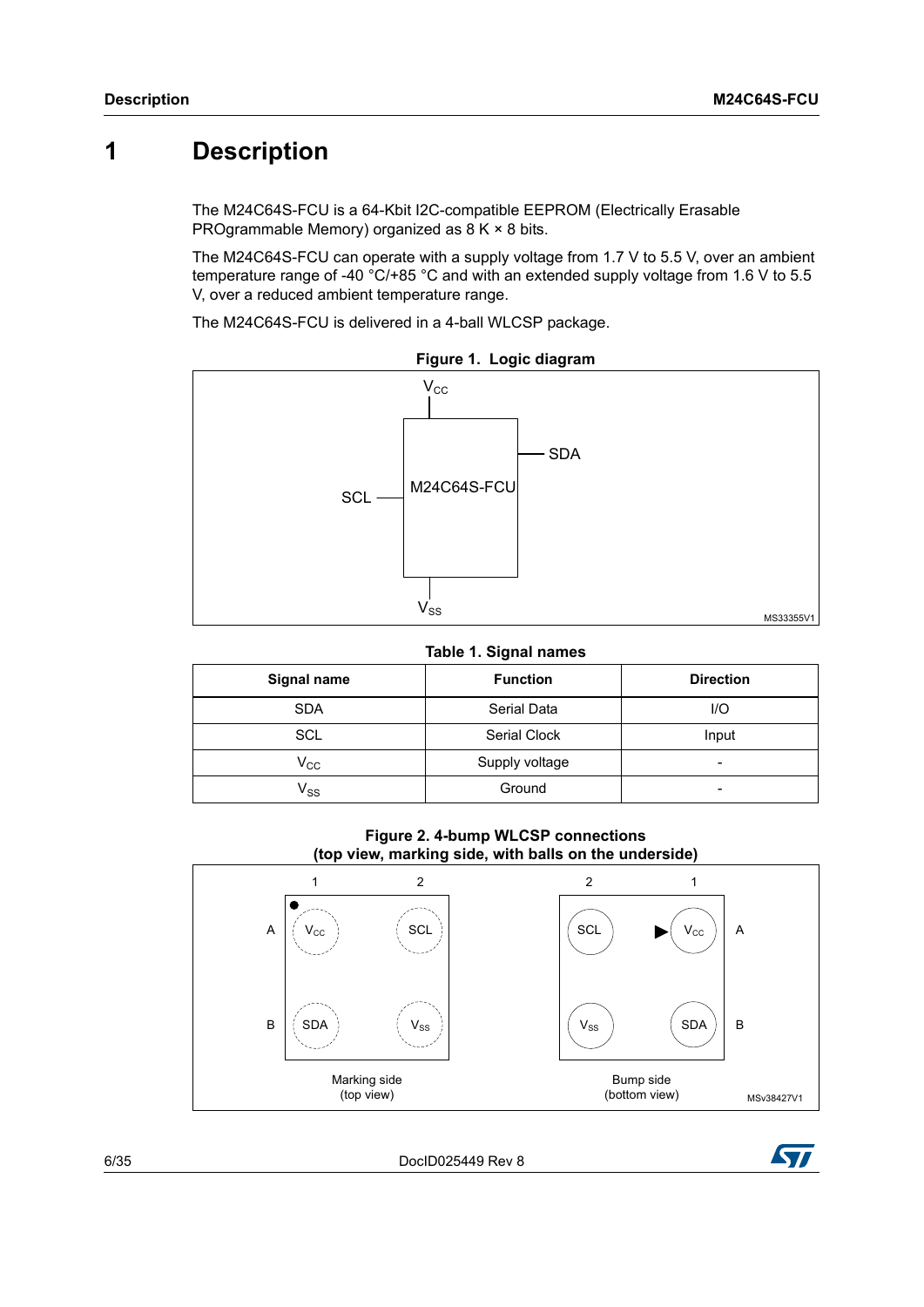## <span id="page-6-0"></span>**2 Signal description**

### <span id="page-6-1"></span>**2.1 Serial Clock (SCL)**

SCL is an input. The signal applied on the SCL input is used to strobe the data available on SDA(in) and to output the data on SDA(out).

### <span id="page-6-2"></span>**2.2 Serial Data (SDA)**

SDA is an input/output used to transfer data in or data out of the device. SDA(out) is an open drain output that may be wire-OR'ed with other open drain or open collector signals on the bus. A pull-up resistor must be connected from Serial Data (SDA) to  $V_{CC}$  (*[Figure 9](#page-25-0)* indicates how to calculate the value of the pull-up resistor).

## <span id="page-6-3"></span>2.3 V<sub>SS</sub> (ground)

 $V_{SS}$  is the reference for the  $V_{CC}$  supply voltage.

## <span id="page-6-4"></span>**2.4** Supply voltage (V<sub>CC</sub>)

#### <span id="page-6-5"></span>**2.4.1** Operating supply voltage (V<sub>CC</sub>)

Prior to selecting the memory and issuing instructions to it, a valid and stable  $V_{CC}$  voltage within the specified  $[V_{CC}(min), V_{CC}(max)]$  range must be applied (see Operating conditions in *[Section 8: DC and AC parameters](#page-21-0))*. In order to secure a stable DC supply voltage, it is recommended to decouple the  $V_{CC}$  line with a suitable capacitor (usually from 10 nF to 100 nF) close to the  $V_{CC}/V_{SS}$  package pins.

This voltage must remain stable and valid until the end of the transmission of the instruction and, for a write instruction, until the completion of the internal write cycle  $(t_W)$ .

#### <span id="page-6-6"></span>**2.4.2 Power-up conditions**

The  $V_{CC}$  voltage has to rise continuously from 0 V up to the minimum  $V_{CC}$  operating voltage (see Operating conditions in *[Section 8: DC and AC parameters](#page-21-0))*.

#### <span id="page-6-7"></span>**2.4.3 Device reset**

In order to prevent inadvertent write operations during power-up, a power-on-reset (POR) circuit is included.

At power-up, the device does not respond to any instruction until  $V_{CC}$  has reached the internal reset threshold voltage. This threshold is lower than the minimum  $V_{CC}$  operating voltage (see Operating conditions in *[Section 8: DC and AC parameters](#page-21-0)*). When V<sub>CC</sub> passes over the POR threshold, the device is reset and enters the Standby Power mode; however, the device must not be accessed until  $V_{CC}$  reaches a valid and stable DC voltage within the specified [V<sub>CC</sub>(min), V<sub>CC</sub>(max)] range (see Operating conditions in *Section 8: DC and AC [parameters](#page-21-0)*).

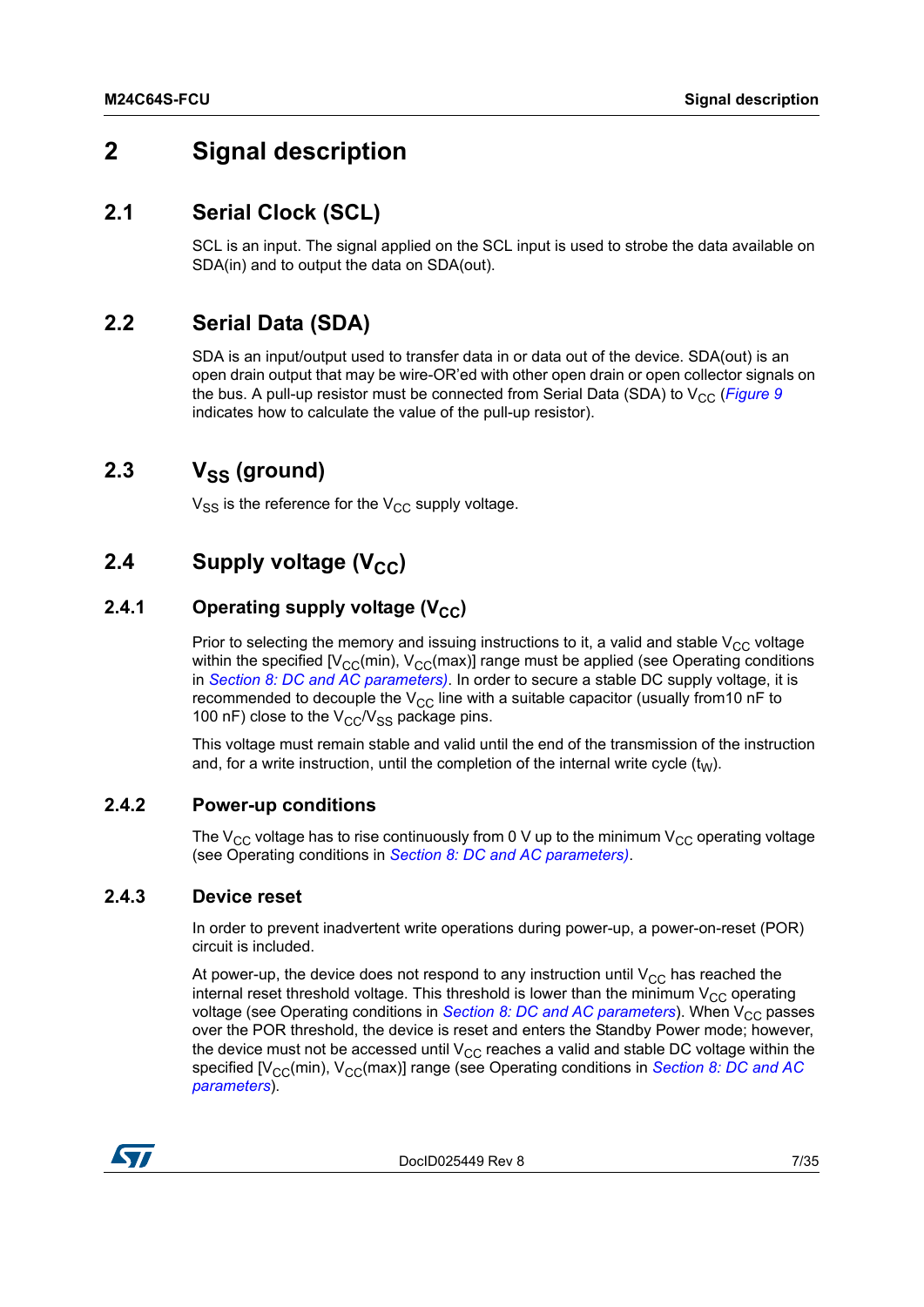In a similar way, during power-down (continuous decrease in  $\rm V_{CC}$ ), the device must not be accessed when V<sub>CC</sub> drops below V<sub>CC</sub>(min). When V<sub>CC</sub> drops below the power-on-reset threshold voltage, the device stops responding to any instruction sent to it.

#### <span id="page-7-0"></span>**2.4.4 Power-down conditions**

During power-down (continuous decrease in  $V_{CC}$ ), the device must be in the Standby Power mode (mode reached after decoding a Stop condition, assuming that there is no internal write cycle in progress).

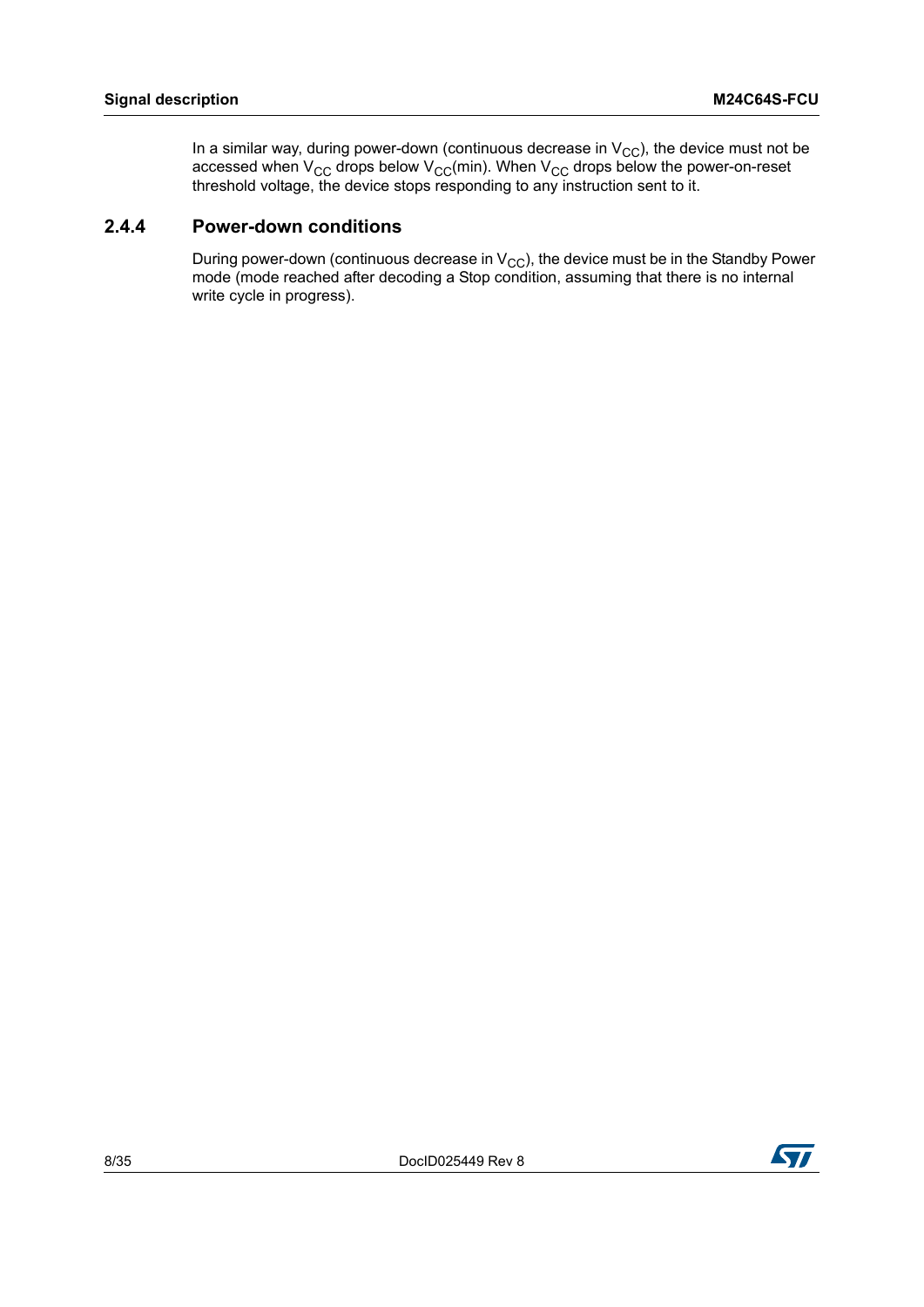## <span id="page-8-0"></span>**3 Memory organization**

The memory is organized as shown below.

<span id="page-8-1"></span>



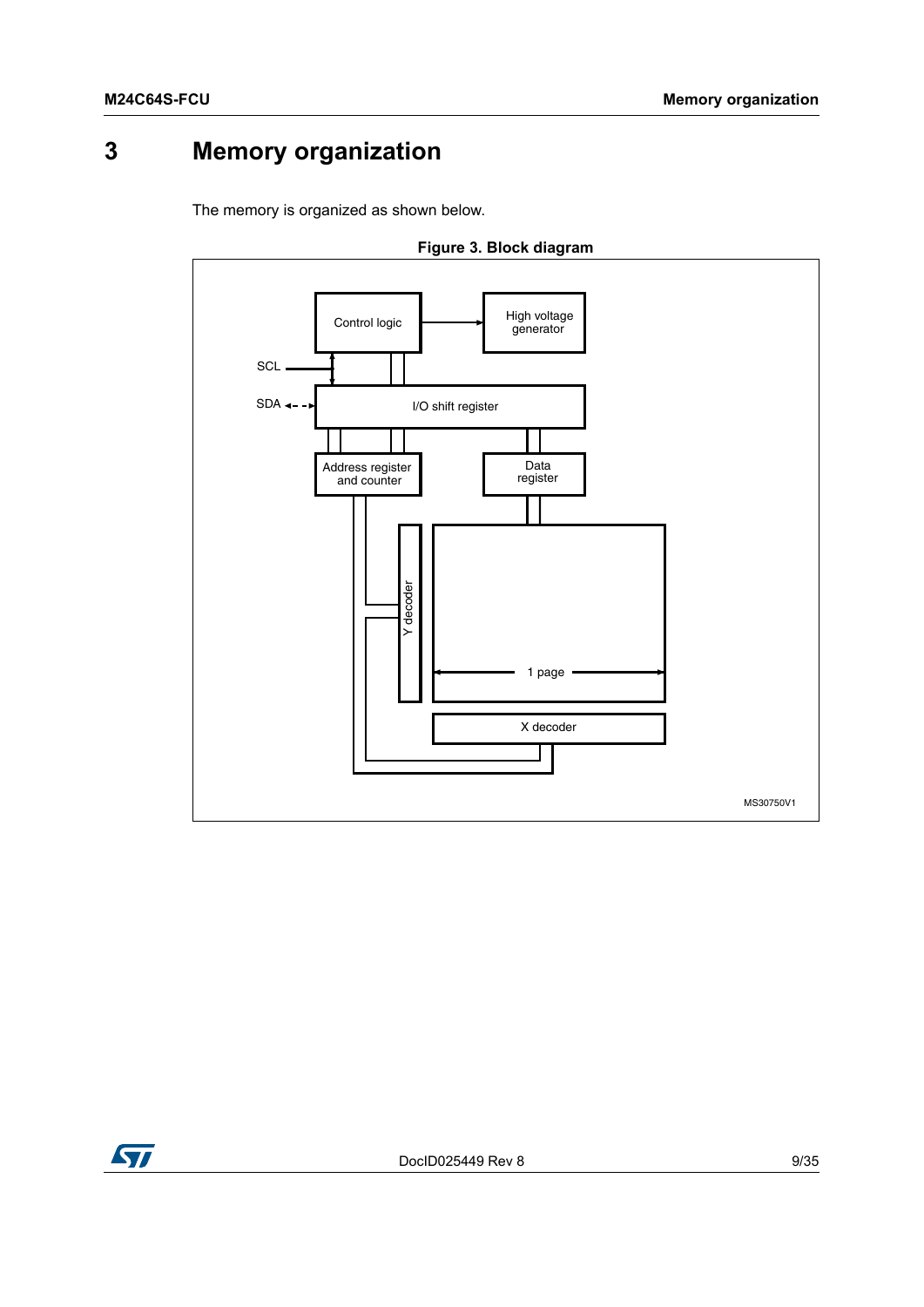## <span id="page-9-0"></span>**4 Device operation**

The device supports the I<sup>2</sup>C protocol. This is summarized in *[Figure 4](#page-9-1)*. Any device that sends data on to the bus is defined to be a transmitter, and any device that reads the data to be a receiver. The device that controls the data transfer is known as the bus master, and the other as the slave device. A data transfer can only be initiated by the bus master, which will also provide the serial clock for synchronization. The device is always a slave in all communications.

<span id="page-9-1"></span>



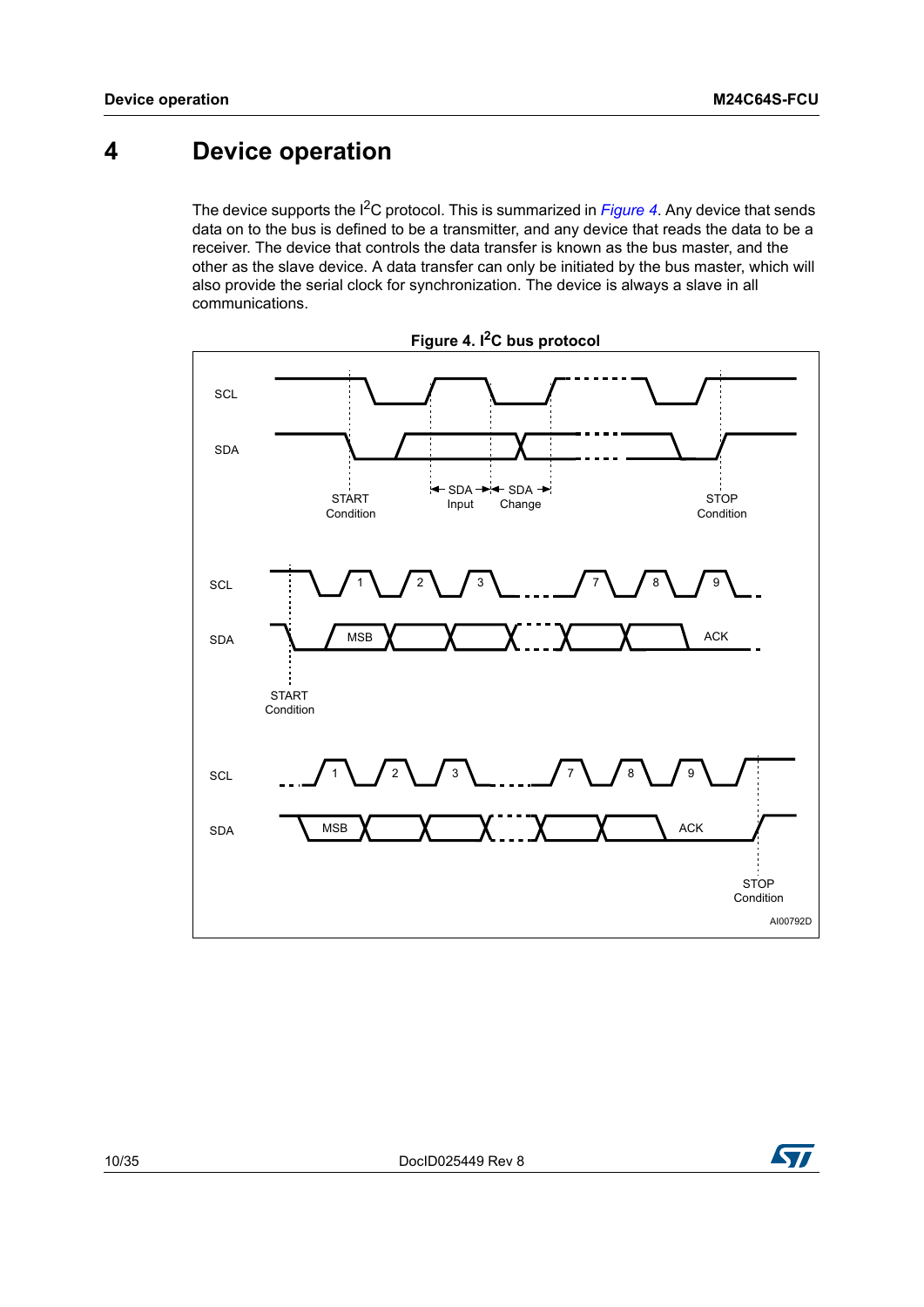### <span id="page-10-0"></span>**4.1 Start condition**

Start is identified by a falling edge of Serial Data (SDA) while Serial Clock (SCL) is stable in the high state. A Start condition must precede any data transfer instruction. The device continuously monitors (except during a Write cycle) Serial Data (SDA) and Serial Clock (SCL) for a Start condition.

### <span id="page-10-1"></span>**4.2 Stop condition**

Stop is identified by a rising edge of Serial Data (SDA) while Serial Clock (SCL) is stable and driven high. A Stop condition terminates communication between the device and the bus master. A Read instruction that is followed by NoAck can be followed by a Stop condition to force the device into the Standby mode.

A Stop condition at the end of a Write instruction triggers the internal Write cycle.

### <span id="page-10-2"></span>**4.3 Data input**

During data input, the device samples Serial Data (SDA) on the rising edge of Serial Clock (SCL). For correct device operation, Serial Data (SDA) must be stable during the rising edge of Serial Clock (SCL), and the Serial Data (SDA) signal must change *only* when Serial Clock (SCL) is driven low.

### <span id="page-10-3"></span>**4.4 Acknowledge bit (ACK)**

The acknowledge bit is used to indicate a successful byte transfer. The bus transmitter, whether it be bus master or slave device, releases Serial Data (SDA) after sending eight bits of data. During the 9<sup>th</sup> clock pulse period, the receiver pulls Serial Data (SDA) low to acknowledge the receipt of the eight data bits.

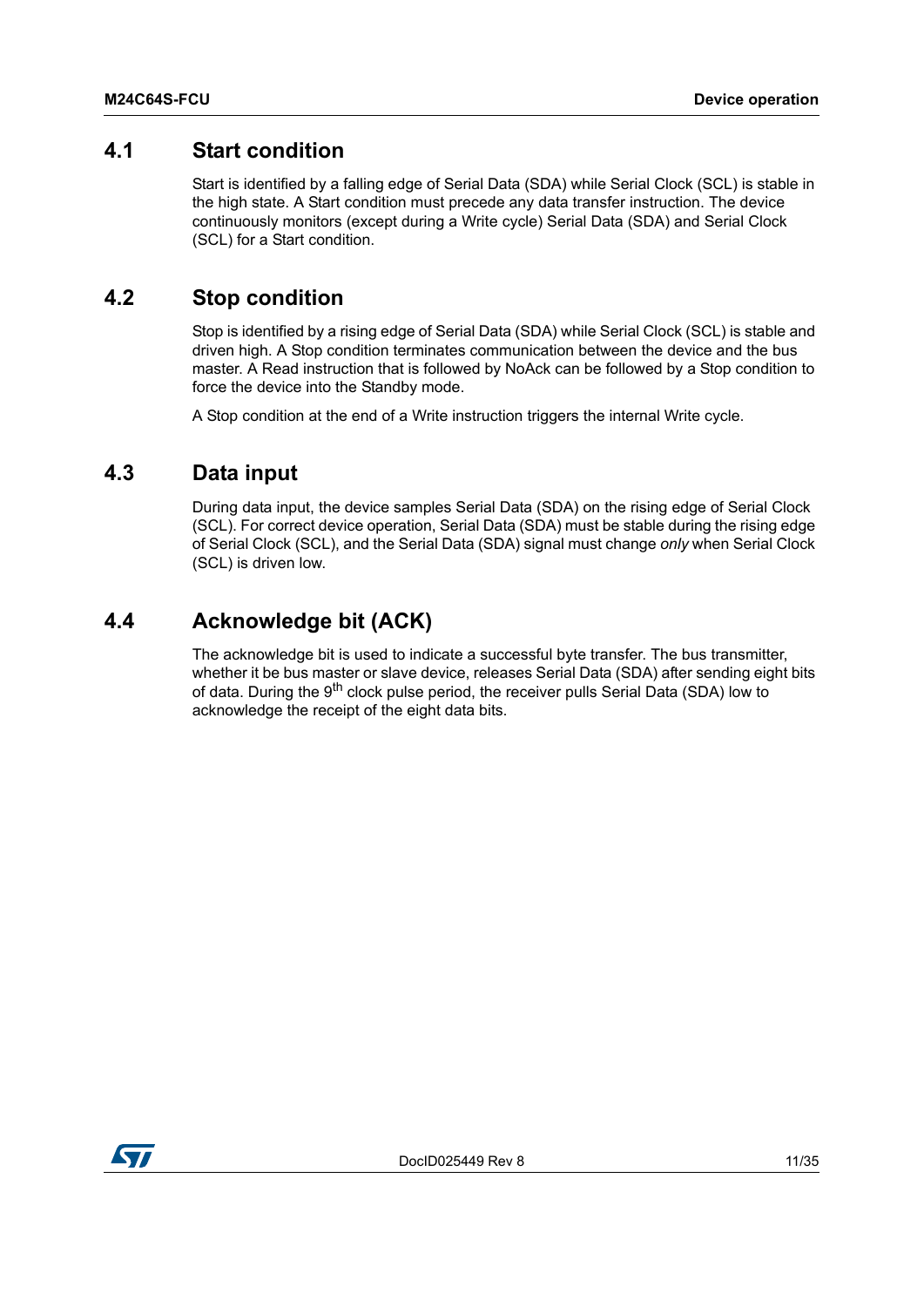## <span id="page-11-0"></span>**4.5 Device addressing**

To start communication between the bus master and the slave device, the bus master must initiate a Start condition. Following this, the bus master sends the device select code, shown in *[Table 2](#page-11-1)* (on Serial Data (SDA), most significant bit first).

<span id="page-11-1"></span>

|    | Device type identifier <sup>(1)</sup> |    |    | <b>Chip Enable address</b> | <b>RW</b>      |    |                 |
|----|---------------------------------------|----|----|----------------------------|----------------|----|-----------------|
| b7 | b6                                    | b5 | b4 | b3                         | b <sub>2</sub> | b1 | b <sub>0</sub>  |
|    |                                       |    |    |                            |                |    | $R\overline{W}$ |

|  | Table 2. Device select code |  |
|--|-----------------------------|--|
|  |                             |  |

1. The most significant bit, b7, is sent first.

The  $8^{th}$  bit is the Read/Write bit (RW). This bit is set to 1 for Read and 0 for Write operations.

If a match occurs on the device select code, the corresponding device gives an acknowledgment on Serial Data (SDA) during the 9<sup>th</sup> bit time.

If the device does not match the device select code, the device deselects itself from the bus, and goes into Standby mode (therefore will not acknowledge the device select code).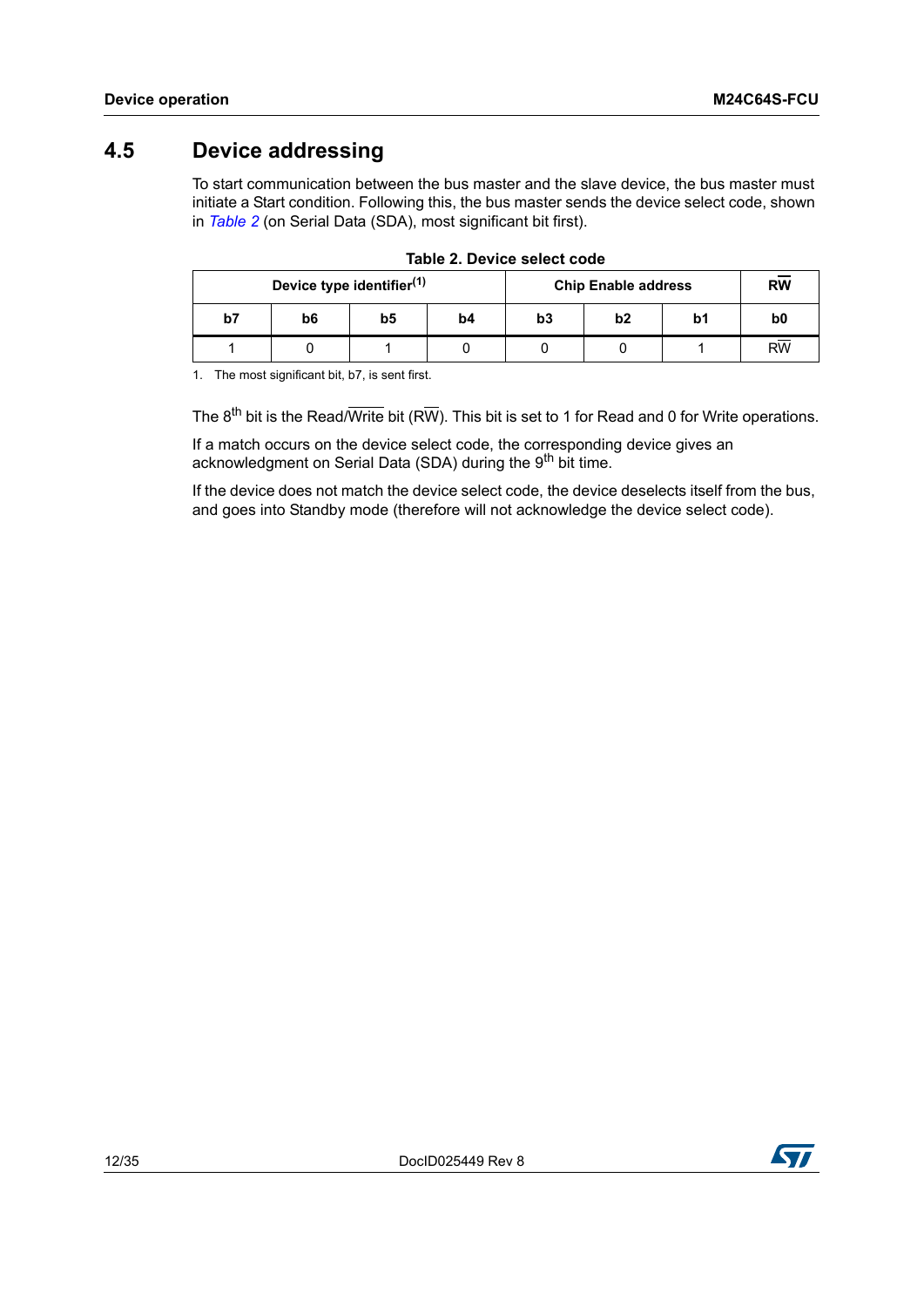## <span id="page-12-0"></span>**5 Instructions**

### <span id="page-12-1"></span>**5.1 Write operations**

Following a Start condition the bus master sends a device select code with the R/W bit (RW) reset to 0. The device acknowledges this, as shown in *[Figure 5](#page-13-1)*, and waits for two address bytes. The device responds to each address byte with an acknowledge bit, and then waits for the data byte.

<span id="page-12-2"></span>

| Table 3. Most significant address byte |                 |     |     |     |     |    |    |  |  |  |
|----------------------------------------|-----------------|-----|-----|-----|-----|----|----|--|--|--|
| A15                                    | A <sub>14</sub> | A13 | A12 | A11 | A10 | Α9 | A8 |  |  |  |

| A14 | A13 | A12 | Δ <sub>11</sub><br>,,,, | A10 | Α9 |  |
|-----|-----|-----|-------------------------|-----|----|--|
|-----|-----|-----|-------------------------|-----|----|--|

| Tahlo 4   past significant address hyte |  |
|-----------------------------------------|--|

<span id="page-12-3"></span>

| ¬∾<br>יר<br>∼ | Table 4. Least significant address byte |  |  |  |  |  |  |  |  |  |  |
|---------------|-----------------------------------------|--|--|--|--|--|--|--|--|--|--|
|               |                                         |  |  |  |  |  |  |  |  |  |  |

When the bus master generates a Stop condition immediately after a data byte Ack bit (in the "10<sup>th</sup> bit" time slot), either at the end of a Byte Write or a Page Write, the internal Write cycle  $t_W$  is triggered. A Stop condition at any other time slot does not trigger the internal Write cycle.

After the Stop condition and the successful completion of an internal Write cycle  $(t<sub>W</sub>)$ , the device internal address counter is automatically incremented to point to the next byte after the last modified byte.

During the internal Write cycle, Serial Data (SDA) is disabled internally, and the device does not respond to any requests.

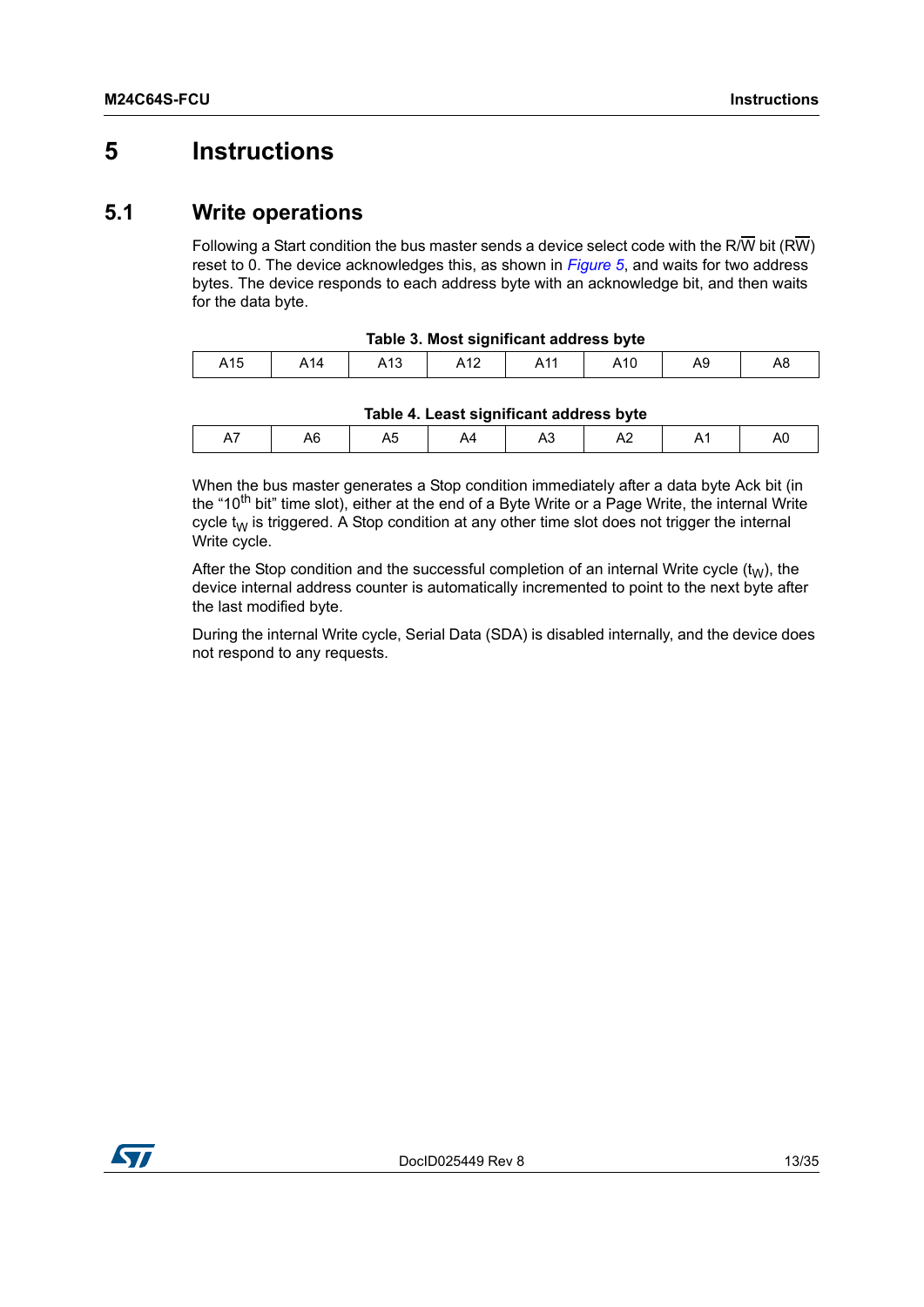#### <span id="page-13-0"></span>**5.1.1 Byte Write**

After the device select code and the address bytes, the bus master sends one data byte. If the addressed location is Write-protected, the device replies with NoAck, and the location is not modified, as shown in *[Figure 6](#page-14-1)*. If, instead, the addressed location is not Writeprotected, the device replies with Ack, as shown in *[Figure 5](#page-13-1)*. The bus master shall terminate the transfer by generating a Stop condition.

<span id="page-13-1"></span>

**Figure 5. Write mode sequence (data write enabled)**

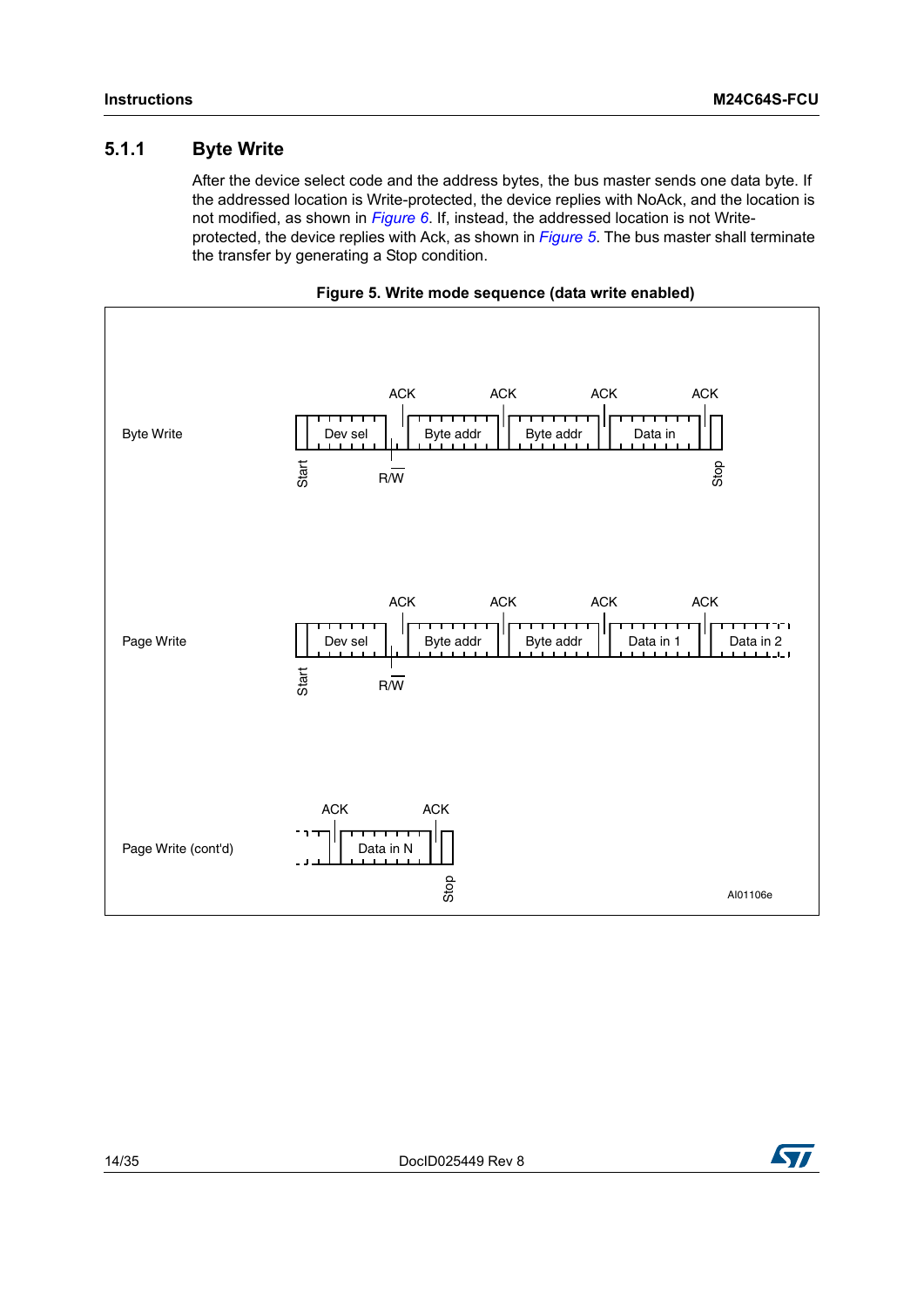#### <span id="page-14-0"></span>**5.1.2 Page Write**

The Page Write mode allows up to 32 bytes to be written in a single Write cycle, provided that they are all located in the same page in the memory: that is, the most significant memory address bits, A15/A5, are the same. If more bytes are sent than will fit up to the end of the page, a "roll-over" occurs, i.e. the bytes exceeding the page end are written on the same page, from location 0.

The bus master sends from 1 to 32 bytes of data, each of which is acknowledged by the device if the page is not write-protected, as shown in *[Figure 5](#page-13-1)*. If the page is write-protected, the contents of the addressed memory location are not modified, and each data byte is followed by a NoAck, as shown in *[Figure 6](#page-14-1)*. After each transferred byte, the internal page address counter is incremented.

The transfer is terminated by the bus master generating a Stop condition.

<span id="page-14-1"></span>



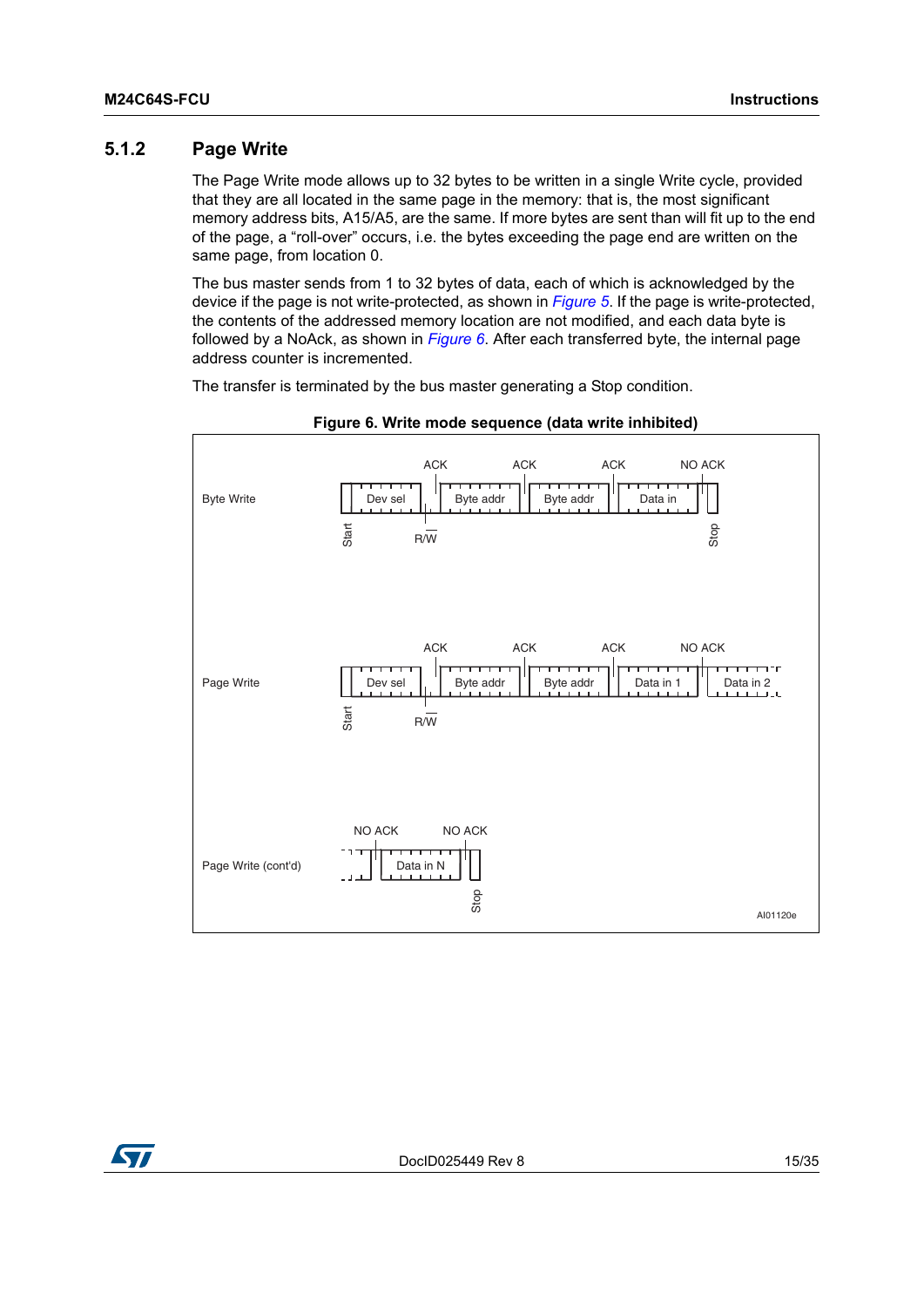#### <span id="page-15-0"></span>**5.1.3 Write protection**

By writing specific values in a register (*[Table 5](#page-15-1)*) located at address 1xxx.xxx.xxxx.xxxxb, the memory array can be write-protected by blocks, which size can be defined as:

- the upper quarter memory array
- the upper half memory array
- the upper 3/4 memory array
- the whole memory array

#### **Table 5. Write Protect register (Address = 1xxx.xxxx.xxxx.xxxxb)**

<span id="page-15-1"></span>

|       | b7 | b6     | b5           | b4 | b3            | b2              | b1                 | b <sub>0</sub> |
|-------|----|--------|--------------|----|---------------|-----------------|--------------------|----------------|
| Write |    | v<br>́ | $\mathbf{v}$ |    | Write protect | Size of write   | Size of write      | Write protect  |
| Read  |    |        |              |    | activation    | protected block | protected<br>block | lock           |

*Note: Location 1xxx.xxxx.xxxx.xxxxb is outside of the addressing field of the EEPROM memory (16 Kbytes are addressed within the 00xx.xxxx.xxxx.xxxx range)* 

- Bit b3 enables or disables the Write protection
	- b3=0: the whole memory can be written (no Write protection)
	- b3=1: the concerned block is write-protected
- Bits b2 and b1 define the size of the memory block to be protected against write instructions:
	- b2,b1=0,0: the upper quarter of memory is write-protected
	- b2,b1=0,1: the upper half memory is write-protected
	- b2,b1=1,0: the upper 3/4 of memory are write-protected
	- b2,b1=1,1: the whole memory is write-protected
- bit b0 locks the write protect status
	- b0=0: bits b3,b2,b1,b0 can be modified
	- b0=1: bits b3,b2,b1,b0 cannot be modified and therefore the memory write protection is frozen.
- b7, b6, b5, b4 bits are Don't Care bits.

#### **Writing the Write Protect register**

Writing in the Write protect register is performed with a Byte Write instruction at address 1xxx.xxxx.xxxx.xxxxb. Bits b7,b6,b5,b4 of the data byte are not significant (Don't Care).

Writing more than one byte will discard the write cycle (Write protect register content will not be changed).

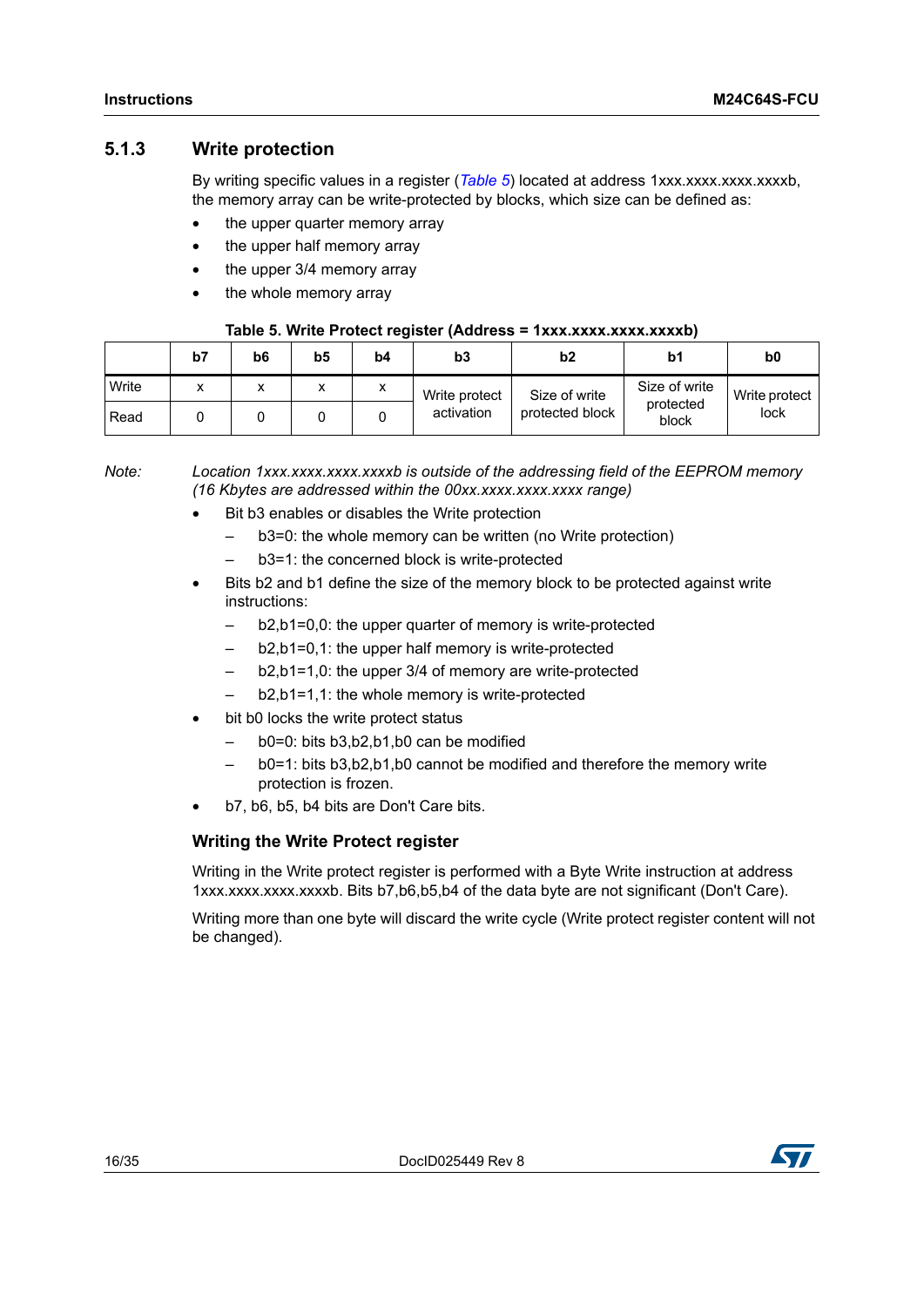#### <span id="page-16-0"></span>**5.1.4 Minimizing Write delays by polling on ACK**

During the internal Write cycle, the device disconnects itself from the bus, and writes a copy of the data from its internal latches to the memory cells. The maximum Write time  $(t_w)$  is shown in AC characteristics tables in *[Section 8: DC and AC parameters](#page-21-0)*, but the typical time is shorter. To make use of this, a polling sequence can be used by the bus master.

The sequence, as shown in *[Figure 7](#page-16-1)*, is:

- Initial condition: a Write cycle is in progress.
- Step 1: the bus master issues a Start condition followed by a device select code (the first byte of the new instruction).
- Step 2: if the device is busy with the internal Write cycle, no Ack will be returned and the bus master goes back to Step 1. If the device has terminated the internal Write cycle, it responds with an Ack, indicating that the device is ready to receive the second part of the instruction (the first byte of this instruction having been sent during Step 1).

<span id="page-16-1"></span>

#### **Figure 7. Write cycle polling flowchart using ACK**

1. The seven most significant bits of the Device Select code of a Random Read (bottom right box in the figure) must be identical to the seven most significant bits of the Device Select code of the Write (polling instruction in the figure).



DocID025449 Rev 8 17/[35](#page-34-0)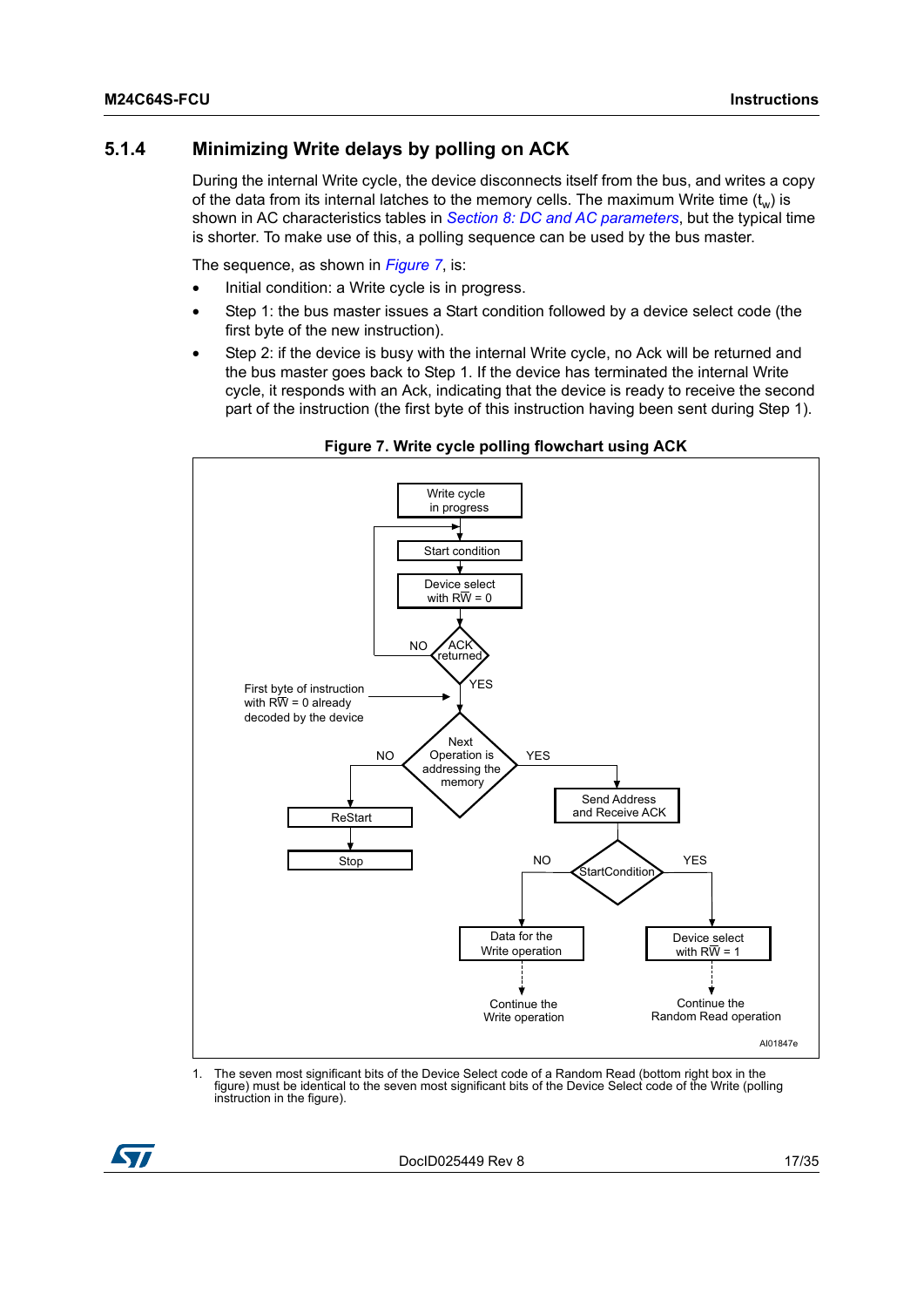### <span id="page-17-0"></span>**5.2 Read operations**

Read operations are performed independently of the Write protection state.

After the successful completion of a Read operation, the device internal address counter is incremented by one, to point to the next byte address.

For the Read instructions, after each byte read (data out), the device waits for an acknowledgment (data in) during the 9th bit time. If the bus master does not acknowledge during this 9th time, the device terminates the data transfer and switches to its Standby mode.

<span id="page-17-2"></span>

#### <span id="page-17-1"></span>**5.2.1 Random Address Read**

A dummy Write is first performed to load the address into this address counter (as shown in *[Figure 8](#page-17-2)*) but *without* sending a Stop condition. Then, the bus master sends another Start condition, and repeats the device select code, with the RW bit set to 1. The device acknowledges this, and outputs the contents of the addressed byte. The bus master must

18/[35](#page-34-0) DocID025449 Rev 8

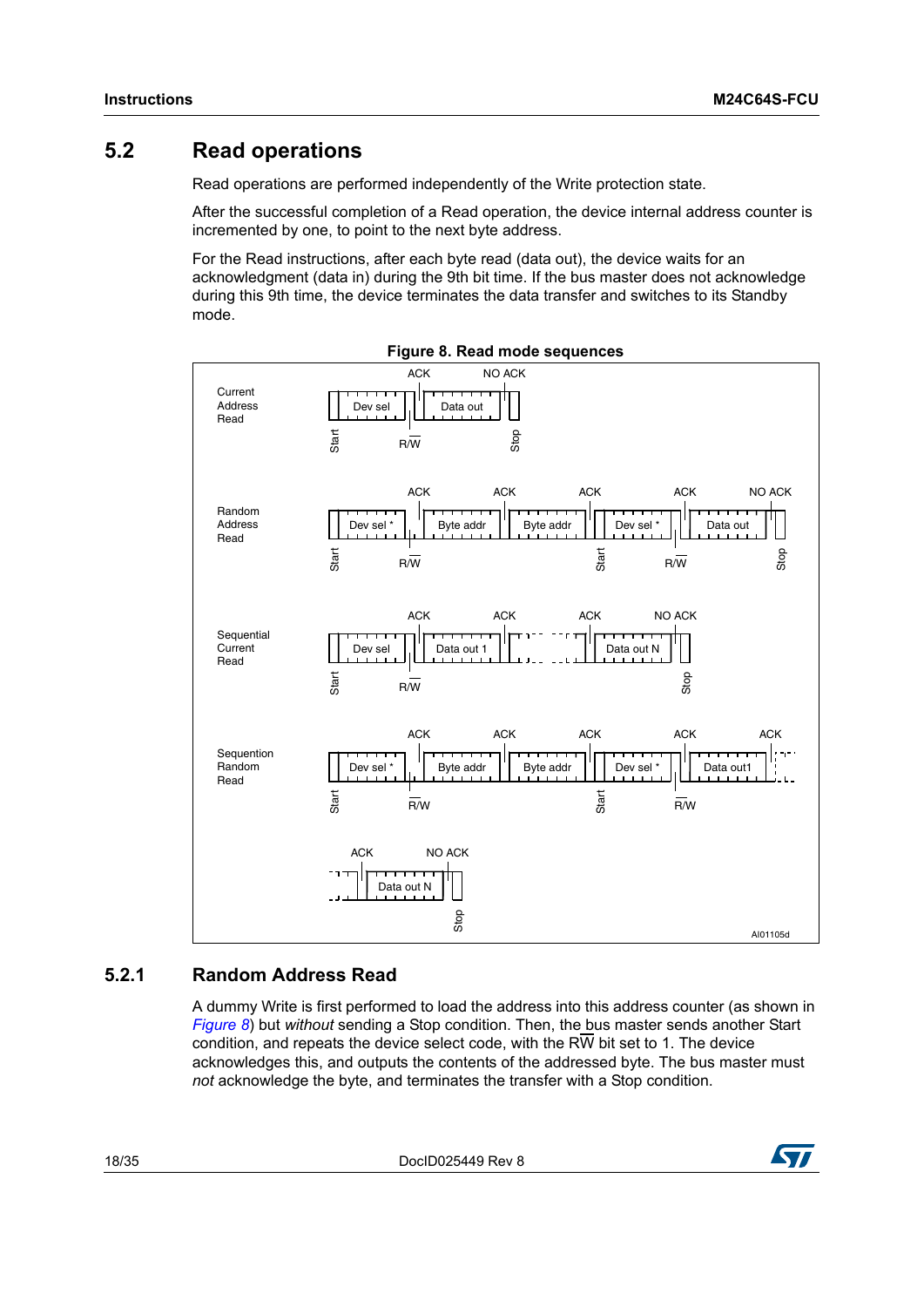#### <span id="page-18-0"></span>**5.2.2 Current Address Read**

For the Current Address Read operation, following a Start condition, the bus master only sends a device select code with the R/W bit set to 1. The device acknowledges this, and outputs the byte addressed by the internal address counter. The counter is then incremented. The bus master terminates the transfer with a Stop condition, as shown in *[Figure 8](#page-17-2)*, *without* acknowledging the byte.

#### <span id="page-18-1"></span>**5.2.3 Sequential Read**

This operation can be used after a Current Address Read or a Random Address Read. The bus master *does* acknowledge the data byte output, and sends additional clock pulses so that the device continues to output the next byte in sequence. To terminate the stream of bytes, the bus master must *not* acknowledge the last byte, and *must* generate a Stop condition, as shown in *[Figure 8](#page-17-2)*.

The output data comes from consecutive addresses, with the internal address counter automatically incremented after each byte output. After the last memory address, the address counter "rolls-over", and the device continues to output data from memory address 00h.

#### <span id="page-18-2"></span>**5.2.4 Read the Write Protect register**

Reading the Write Protect register is performed with a Random Read instruction at address 1xxx.xxxx.xxxx.xxxxb. Bits b7, b6, b5, b4 of the Write Protect register content are read as 0, 0, 0, 0. The signification of the Protect Register lower bits b3, b2, b1, b0 are defined in *[Section 5.1.3: Write protection](#page-15-0)*.

Reading more than one byte will loop on reading the Write Protect Register value.

The Write Protect register cannot be read while a write cycle  $(t_w)$  is ongoing.

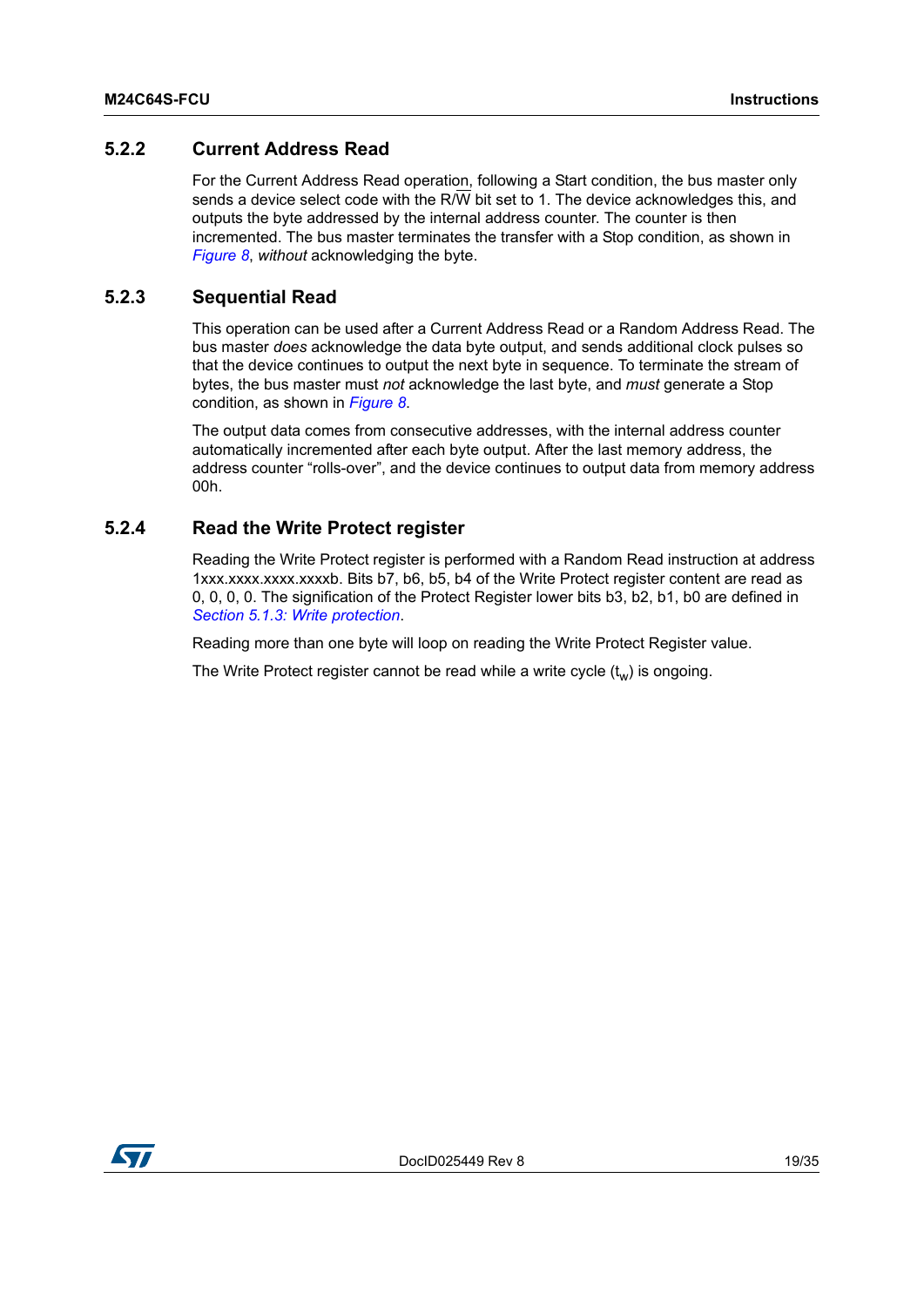## <span id="page-19-0"></span>**6 Initial delivery state**

The device is delivered with all the memory array bits set to 1 (each byte contains FFh) and the Write Protect register set to 0 (00h).

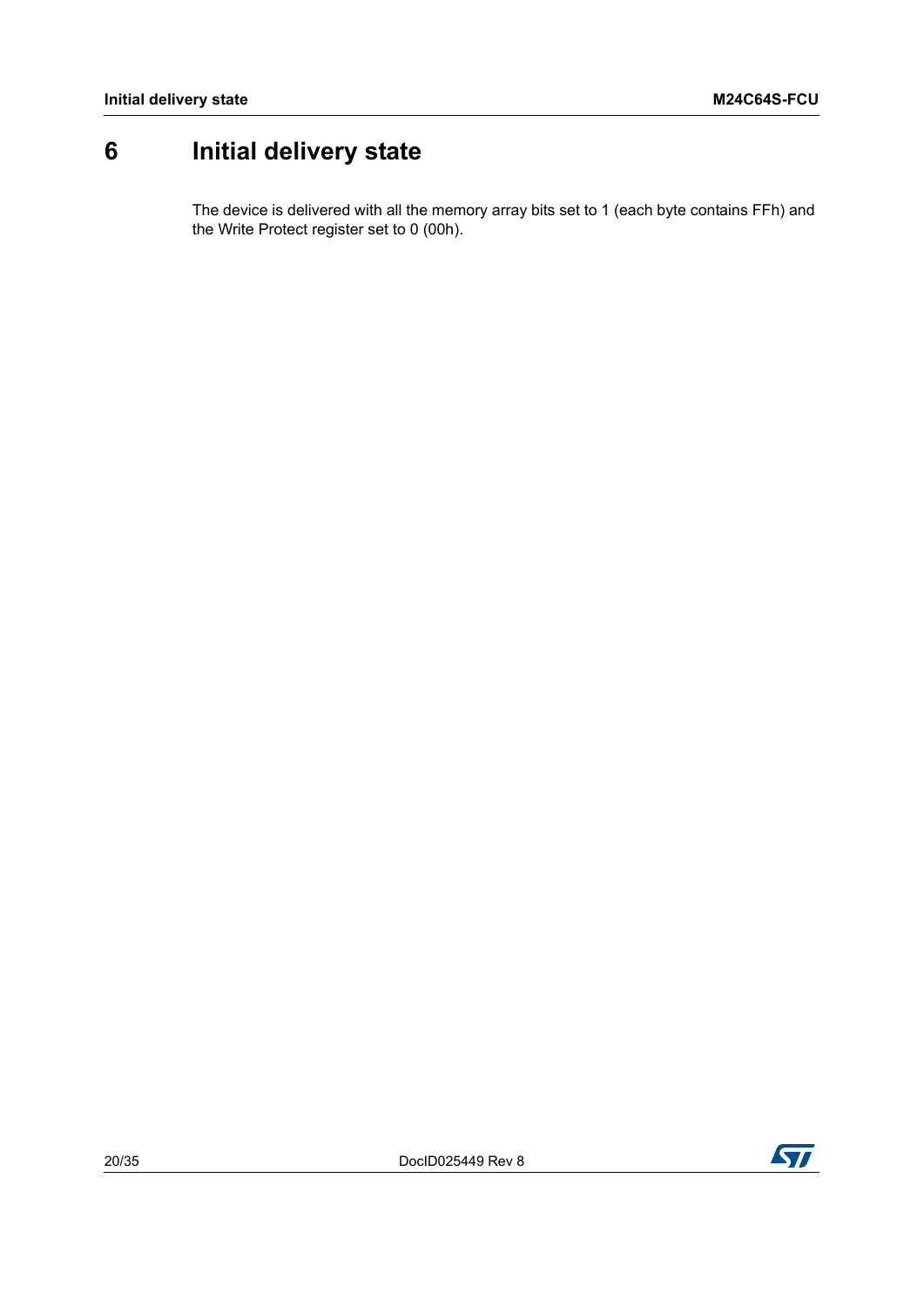## <span id="page-20-0"></span>**7 Maximum rating**

Stressing the device outside the ratings listed in *[Table 6](#page-20-1)* may cause permanent damage to the device. These are stress ratings only, and operation of the device at these, or any other conditions outside those indicated in the operating sections of this specification, is not implied. Exposure to absolute maximum rating conditions for extended periods may affect device reliability.

<span id="page-20-1"></span>

| Symbol                      | Min.<br><b>Parameter</b><br>Max.               |                         |    |        |  |  |
|-----------------------------|------------------------------------------------|-------------------------|----|--------|--|--|
|                             | Ambient operating temperature<br>130<br>$-40$  |                         |    |        |  |  |
| $\mathsf{T}_{\textsf{STG}}$ | $-65$<br>150<br>Storage temperature            |                         |    |        |  |  |
| T <sub>LEAD</sub>           | Lead temperature during soldering              | see note <sup>(1)</sup> | °C |        |  |  |
| $I_{OL}$                    | DC output current $(SDA = 0)$                  |                         | mA |        |  |  |
| $V_{IO}$                    | Input or output range                          | $-0.50$                 | 6  | $\vee$ |  |  |
| $V_{\rm CC}$                | Supply voltage                                 | $-0.50$                 | 6  | v      |  |  |
| $\rm V_{ESD}$               | Electrostatic pulse (Human Body model)<br>4000 |                         |    |        |  |  |

| Table 6. Absolute maximum ratings |  |  |  |  |
|-----------------------------------|--|--|--|--|
|-----------------------------------|--|--|--|--|

1. Compliant with JEDEC standard J-STD-020D (for small-body, Sn-Pb or Pb free assembly), the ST<br>ECOPACK® 7191395 specification, and the European directive on Restrictions on Hazardous Substances<br>(RoHS directive 2011/65/EU

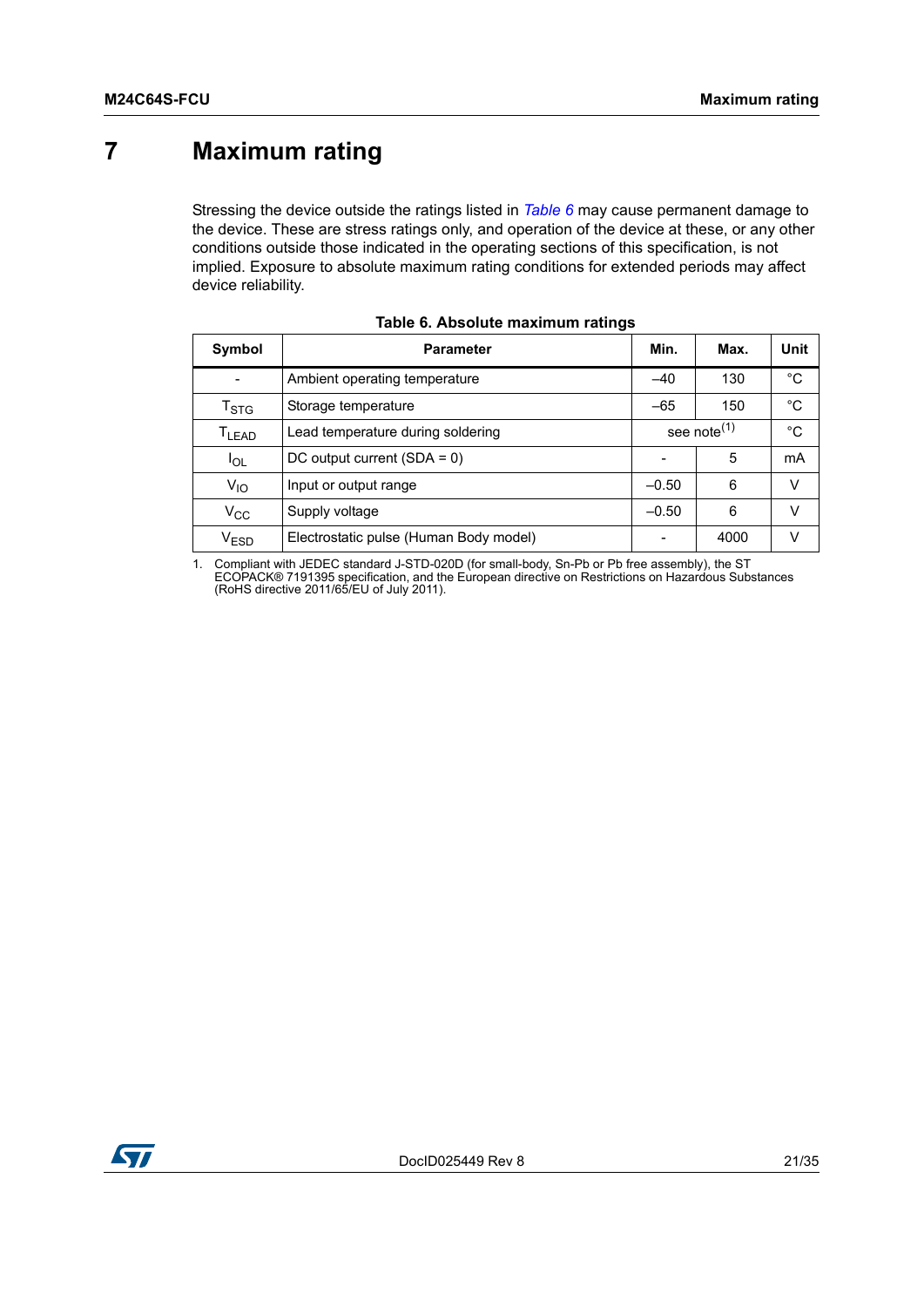## <span id="page-21-0"></span>**8 DC and AC parameters**

This section summarizes the operating and measurement conditions, and the DC and AC characteristics of the device.

<span id="page-21-1"></span>

| Symbol                        | <b>Parameter</b>    | Min.      | Unit  |
|-------------------------------|---------------------|-----------|-------|
| Data retention <sup>(1)</sup> | TA = $55^{\circ}$ C | 200       | vear  |
| Cycling                       | TA = $25 °C$        | 4 million | cycle |

#### **Table 7. Test conditions**

1. The data retention behavior is checked in production. The 200-year limit is defined from characterization and qualification results.

<span id="page-21-2"></span>

| Symbol                                                     | <b>Parameter</b>                                   | Min.  |       | Max. | <b>Unit</b> |
|------------------------------------------------------------|----------------------------------------------------|-------|-------|------|-------------|
| $\rm v_{cc}$                                               | Supply voltage                                     | 1.60  | 1.70  | 5.5  |             |
|                                                            | Ambient operating temperature: READ                | $-40$ | $-40$ | 85   | °C          |
|                                                            | $T_A$<br>Ambient operating temperature: WRITE<br>0 |       |       |      |             |
|                                                            | Operating clock frequency, $V_{CC}$ = 1.6 V        |       |       |      | kHz         |
| $f_{\rm C}$<br>Operating clock frequency, $V_{CC}$ = 1.7 V |                                                    |       |       | 1000 |             |

#### **Table 8. Operating conditions**

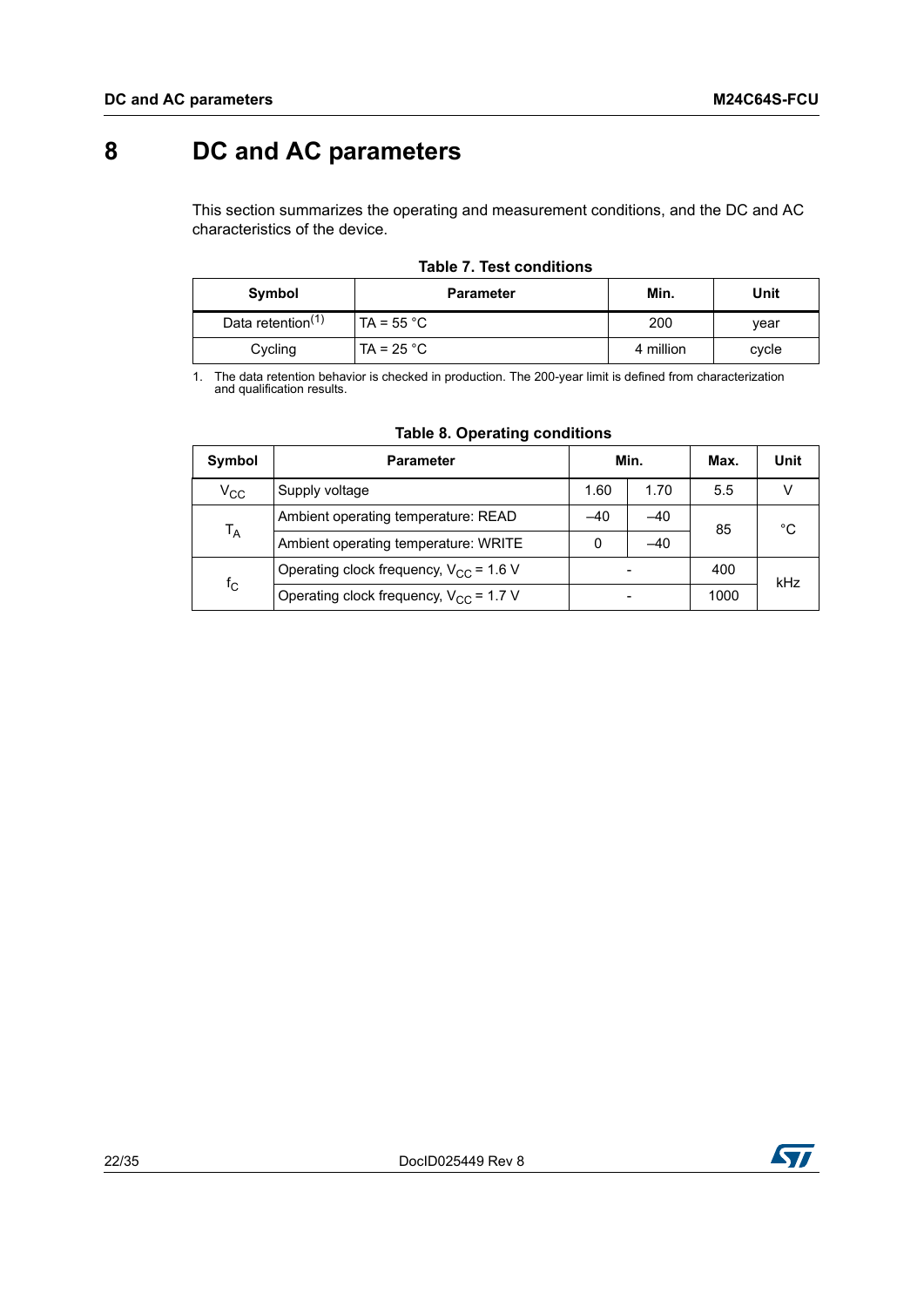<span id="page-22-0"></span>

| Symbol          | <b>Parameter</b>                    | <b>Test conditions</b>                                                            | Min.                  | Max.            | Unit   |
|-----------------|-------------------------------------|-----------------------------------------------------------------------------------|-----------------------|-----------------|--------|
| Iц              | Input leakage current<br>(SCL, SDA) | $V_{IN}$ = $V_{SS}$ or $V_{CC}$<br>device in Standby mode                         |                       | ± 2             | μA     |
| $I_{LO}$        | Output leakage<br>current           | SDA in Hi-Z, external voltage applied<br>on SDA: $V_{SS}$ or $V_{CC}$             |                       | ± 2             | μA     |
|                 |                                     | $V_{CC}$ < 1.8 V, f <sub>C</sub> = 400 kHz                                        |                       | 0.8             | mA     |
| $I_{\rm CC}$    | Supply current (Read)               | $V_{\text{CC}}$ >= 1.8 V, f <sub>C</sub> = 400 kHz                                |                       | 2               | mA     |
|                 |                                     | $V_{CC}$ >= 1.8 V, f <sub>C</sub> = 1 MHz <sup>(1)</sup>                          |                       | 2.5             | mA     |
| $I_{CC0}$       | Supply current<br>$(Write)^{(2)}$   | During $t_W$                                                                      |                       | $\overline{2}$  | mA     |
|                 |                                     | Device not selected $(3)$ ,<br>$V_{IN}$ = $V_{SS}$ or $V_{CC}$ , $V_{CC}$ = 1.8 V |                       | 1               | μA     |
| $I_{\rm CC1}$   | Standby supply<br>current           | Device not selected (3),<br>$V_{IN}$ = $V_{SS}$ or $V_{CC}$ , $V_{CC}$ = 2.5 V    |                       | 2               | μA     |
|                 |                                     | Device not selected (3).<br>$V_{IN}$ = $V_{SS}$ or $V_{CC}$ , $V_{CC}$ = 5.5 V    |                       | 3               | μA     |
| $V_{IL}$        | Input low voltage<br>(SCL, SDA)     |                                                                                   | $-0.45$               | $0.25$ $V_{CC}$ | $\vee$ |
| $V_{\text{IH}}$ | Input high voltage<br>(SCL, SDA)    |                                                                                   | $0.75\,V_{\text{CC}}$ | $V_{CC}$ + 1    | V      |
|                 |                                     | $I_{OL}$ = 1 mA, $V_{CC}$ < 1.8 V                                                 |                       | 0.2             | V      |
| $V_{OL}$        | Output low voltage                  | $I_{OL}$ = 2.1 mA, $V_{CC}$ = 2.5 V                                               |                       | 0.4             | V      |
|                 |                                     | $I_{\text{OL}}$ = 3 mA, $V_{\text{CC}}$ = 5.5 V                                   |                       | 0.4             | V      |

**Table 9. DC characteristics** 

1. Only for devices operating at  $f_{cMax} = 1$  MHz (See *[Table 8](#page-21-2)*)

2. Characterized value, not tested in production.

3. The device is not selected after power-up, after a Read instruction (after the Stop condition), or after the completion of the internal write cycle  $t_W$  ( $t_W$  is triggered by the correct decoding of a Write instruction).

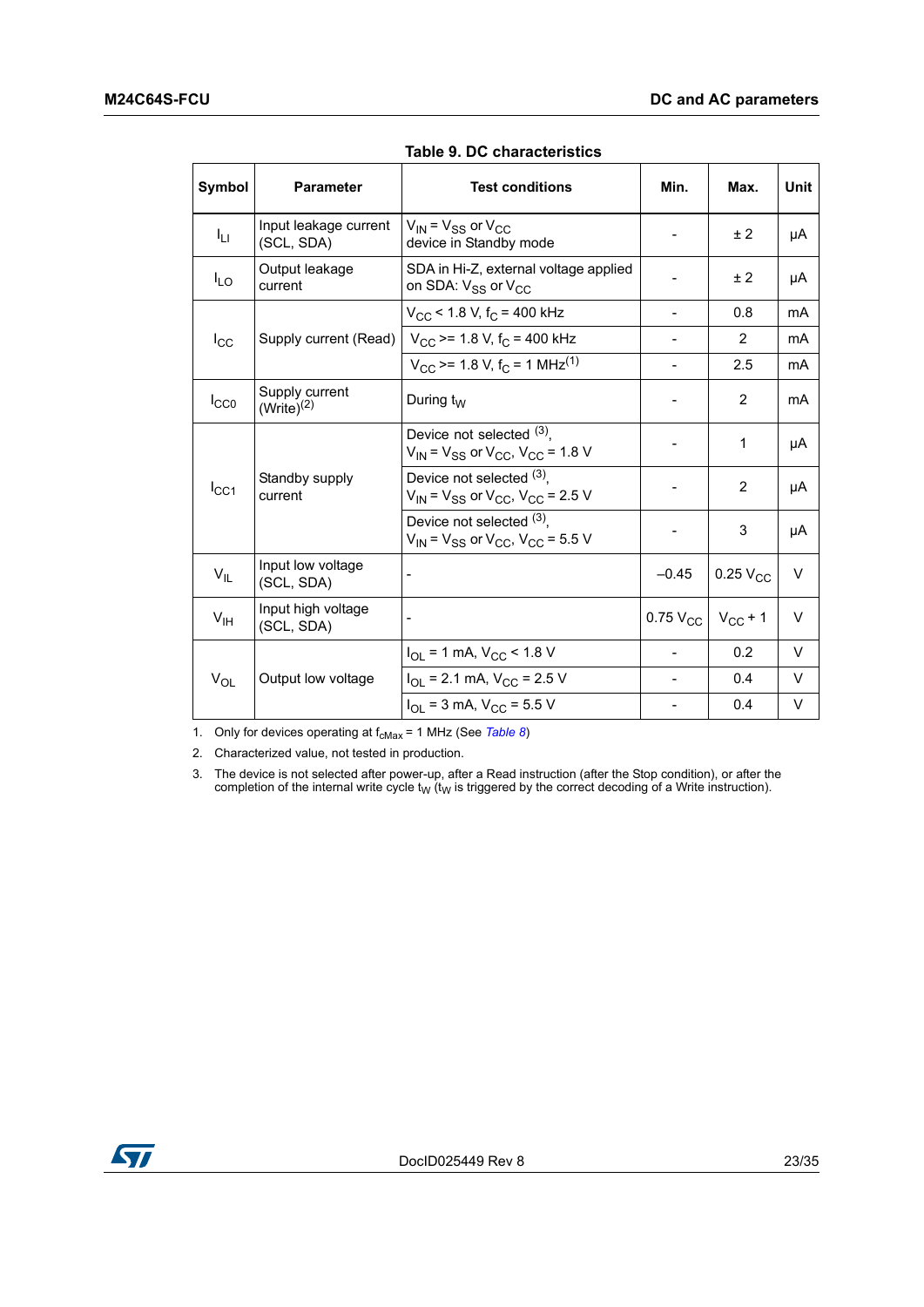<span id="page-23-0"></span>

| Symbol                           | Alt.                | <b>Parameter</b>                                                     | Min.       | Max.                         | <b>Unit</b> |
|----------------------------------|---------------------|----------------------------------------------------------------------|------------|------------------------------|-------------|
| $f_{\rm C}$                      | $f_{\rm SCL}$       | Clock frequency                                                      |            | 400                          | kHz         |
| $t_{CHCL}$                       | t <sub>HIGH</sub>   | Clock pulse width high                                               | 600        |                              | ns          |
| t <sub>CLCH</sub>                | $t_{LOW}$           | Clock pulse width low                                                | 1300       | $\qquad \qquad \blacksquare$ | ns          |
| $t_{QL1QL2}$ <sup>(1)</sup>      | tF                  | SDA (out) fall time                                                  | $20^{(2)}$ | 300                          | ns          |
| t <sub>XH1XH2</sub>              | t <sub>R</sub>      | Input signal rise time                                               | (3)        | (3)                          | ns          |
| $t_{\text{XL1XL2}}$              | $t_{\text{F}}$      | Input signal fall time                                               | (3)        | (3)                          | ns          |
| $t_{\rm DXCH}$                   | t <sub>SU:DAT</sub> | Data in set up time                                                  | 100        | $\overline{\phantom{0}}$     | ns          |
| $t_{CLDX}$                       | t <sub>HD:DAT</sub> | Data in hold time                                                    | $\Omega$   |                              | ns          |
| $t_{\text{CLQX}}$ <sup>(4)</sup> | $t_{\text{DH}}$     | Data out hold time                                                   | 50         | -                            | ns          |
| $t_{\text{CLQV}}^{(5)}$          | $t_{AA}$            | Clock low to next data valid (access time)                           |            | 900                          | ns          |
| t <sub>CHDL</sub>                | $t_{\text{SU:STA}}$ | Start condition setup time                                           | 600        | $\qquad \qquad \blacksquare$ | ns          |
| t <sub>DLCL</sub>                | t <sub>HD:STA</sub> | Start condition hold time                                            | 600        |                              | ns          |
| $t$ <sub>CHDH</sub>              | t <sub>SU:STO</sub> | Stop condition set up time                                           | 600        |                              | ns          |
| <sup>t</sup> DHDL                | $t_{\text{BUF}}$    | Time between Stop condition and next Start<br>condition              | 1300       |                              | ns          |
| $t_{\rm W}$                      | $t_{\mathsf{WR}}$   | Write time                                                           |            | 5                            | ms          |
| $t_{NS}$ <sup>(1)</sup>          |                     | Pulse width ignored (input filter on SCL and<br>SDA) - single glitch |            | 50                           | ns          |

**Table 10. 400 kHz AC characteristics** 

1. Characterized only, not tested in production.

2. With  $C_L = 10$  pF.

3. There is no min. or max. value for the input signal rise and fall times. It is however recommended by the l<sup>2</sup>C specification that the input signal rise and fall times be more than 20 ns and less than 300 ns when  $f_C <$ 

4. The min value for  $t_{\text{CLQX}}$  (Data out hold time) offers a safe timing to bridge the undefined region of the falling edge SCL.

5.  $t_{\text{CLOV}}$  is the time (from the falling edge of SCL) required by the SDA bus line to reach either 0.3V<sub>CC</sub> or 0.7V<sub>CC</sub>, assuming that R<sub>bus</sub> × C<sub>bus</sub> time constant is less than 400 ns.

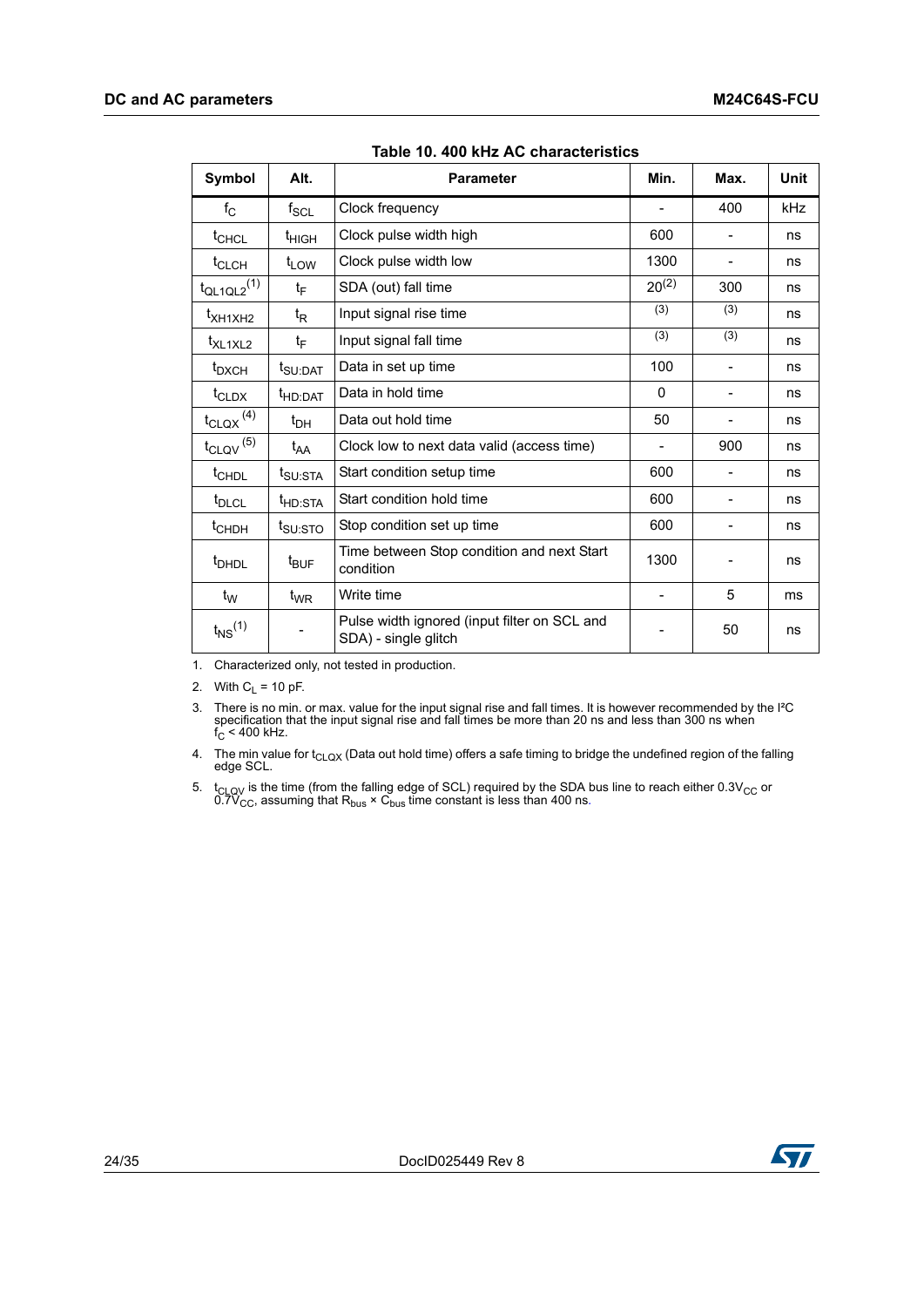<span id="page-24-0"></span>

| Symbol                           | Alt.                | <b>Parameter</b>                                        | Min.                     | Max. | <b>Unit</b> |
|----------------------------------|---------------------|---------------------------------------------------------|--------------------------|------|-------------|
| $f_{\rm C}$                      | $f_{\rm SCL}$       | Clock frequency                                         | $\Omega$                 | 1    | <b>MHz</b>  |
| $t_{CHCL}$                       | t <sub>HIGH</sub>   | Clock pulse width high                                  | 260                      |      | ns          |
| $t_{CLCH}$                       | $t_{LOW}$           | Clock pulse width low                                   | $700^{(1)}$              |      | ns          |
| t <sub>XH1XH2</sub>              | t <sub>R</sub>      | Input signal rise time                                  | (2)                      | (2)  | ns          |
| t <sub>XL1XL2</sub>              | tF                  | Input signal fall time                                  | (2)                      | (2)  | ns          |
| $t_{QL1QL2}$ (3)                 | $t_F$               | SDA (out) fall time                                     | $20^{(4)}$               | 120  | ns          |
| t <sub>DXCH</sub>                | t <sub>SU:DAT</sub> | Data in setup time                                      | 50                       |      | ns          |
| $t_{CLDX}$                       | t <sub>HD:DAT</sub> | Data in hold time                                       | 0                        | -    | ns          |
| $t_{\text{CLQX}}$ <sup>(5)</sup> | $t_{DH}$            | Data out hold time                                      | 50                       | -    | ns          |
| $t_{\text{CLQV}}^{(6)}$          | $t_{AA}$            | Clock low to next data valid (access time)              | $\overline{\phantom{a}}$ | 650  | ns          |
| t <sub>CHDL</sub>                | t <sub>SU:STA</sub> | Start condition setup time                              | 250                      | -    | ns          |
| t <sub>DLCL</sub>                | t <sub>HD:STA</sub> | Start condition hold time                               | 250                      |      | ns          |
| $t$ <sub>CHDH</sub>              | t <sub>SU:STO</sub> | Stop condition setup time                               | 250                      | -    | ns          |
| <sup>t</sup> DHDL                | $t_{\text{BUF}}$    | Time between Stop condition and next Start<br>condition | 500                      |      | ns          |
| t <sub>w</sub>                   | $t_{\mathsf{WR}}$   | Write time                                              |                          | 5    | ms          |
| $t_{\text{NS}}$ (3)              |                     | Pulse width ignored (input filter on SCL and<br>SDA)    |                          | 50   | ns          |

**Table 11. 1 MHz AC characteristics** 

1. 600ns when -20°C ≤ t°≤ +85°C. Characterized only, not tested in production.

2. There is no min. or max. values for the input signal rise and fall times. However, it is recommended by the  $I^2C$  specification that the input signal rise and fall times be more than 20 ns and less than 120 ns when  $f$ 

3. Characterized only, not tested in production.

4. With  $CL = 10 pF$ .

- 5. To avoid spurious Start and Stop conditions, a minimum delay is placed between SCL=1 and the falling or rising edge of SDA.
- 6. t<sub>CLQV</sub> is the time (from the falling edge of SCL) required by the SDA bus line to reach either 0.3 V<sub>CC</sub> or 0.7 V<sub>CC</sub>, assuming that the Rbus × Cbus time constant is within the values specified in *[Figure 10](#page-25-1)*.

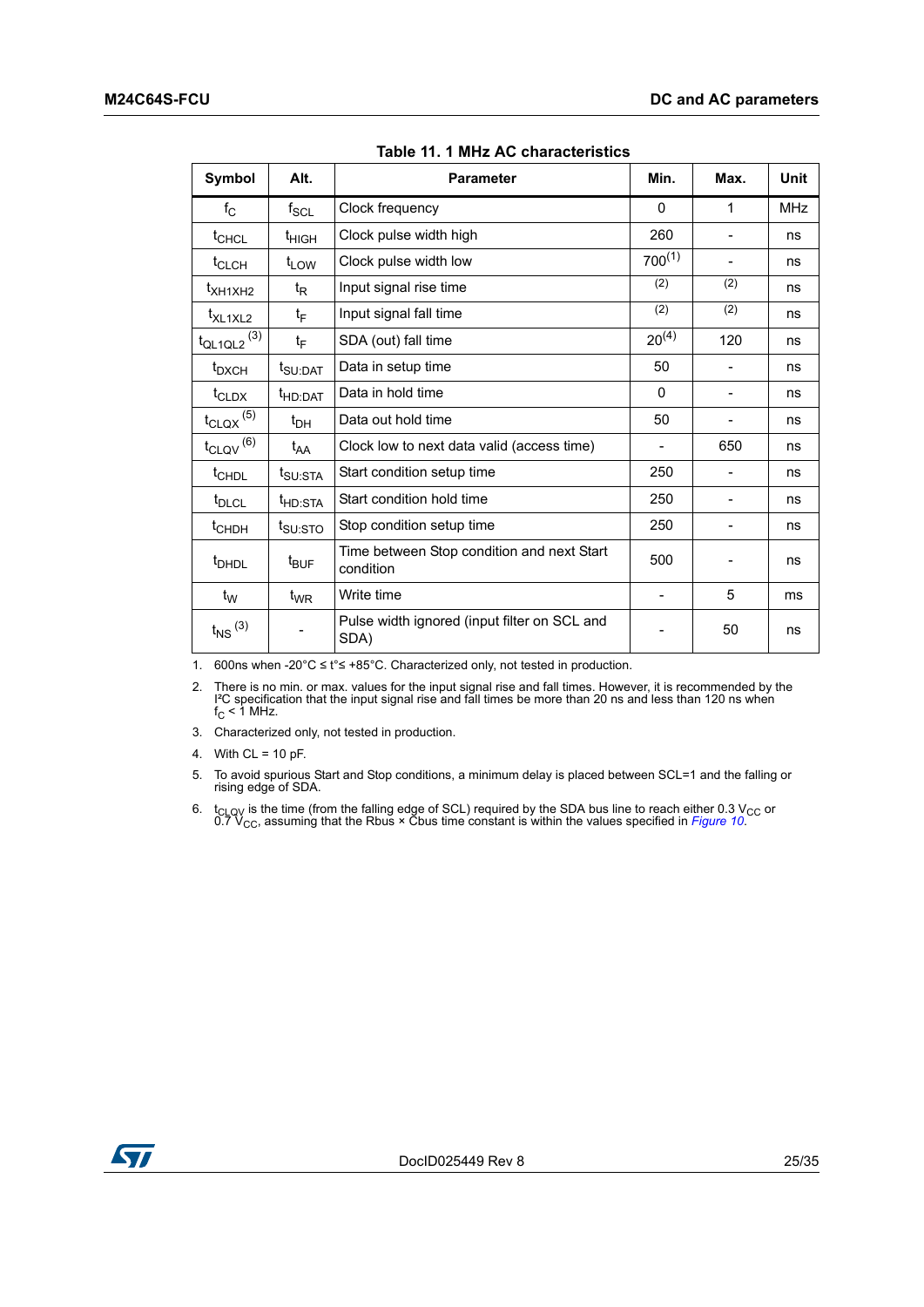<span id="page-25-0"></span>

#### Figure 9. Maximum R<sub>bus</sub> value versus bus parasitic capacitance (C<sub>bus</sub>) for an I<sup>2</sup>C bus at maximum frequency f<sub>C</sub> = 400 kHz

<span id="page-25-1"></span>



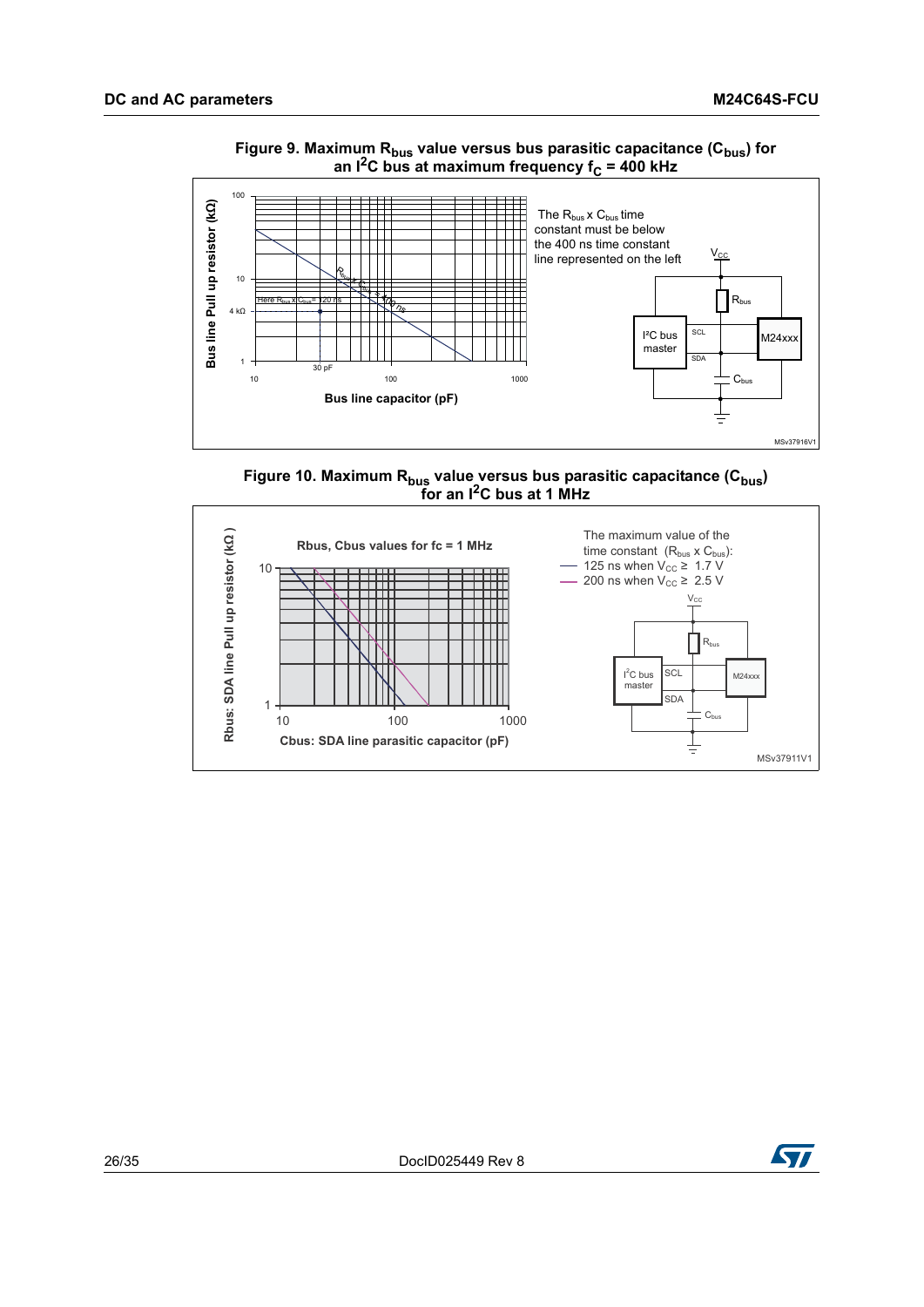<span id="page-26-0"></span>

**Figure 11. AC waveforms**

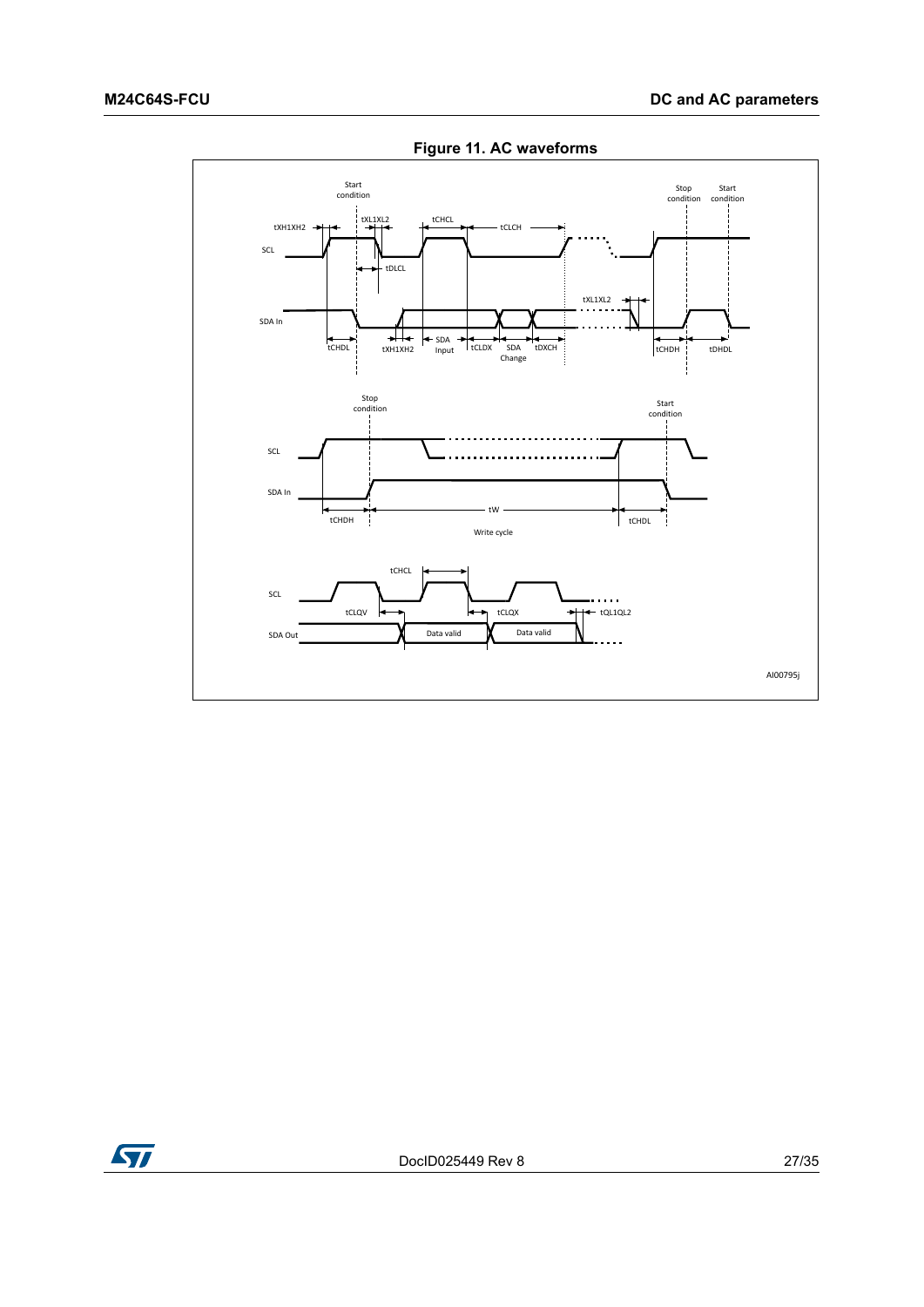## <span id="page-27-0"></span>**9 Package information**

In order to meet environmental requirements, ST offers these devices in different grades of ECOPACK® packages, depending on their level of environmental compliance. ECOPACK® specifications, grade definitions and product status are available at: *www.st.com*. ECOPACK® is an ST trademark.

## <span id="page-27-1"></span>**9.1 Ultra Thin WLCSP package information**



<span id="page-27-2"></span>**Figure 12. Ultra Thin WLCSP- 4-bump, 0.851 x 0.851 mm, wafer level chip scale package outline**

1. Drawing is not to scale.

2. Primary datum Z and seating plane are defined by the spherical crowns of the bump.

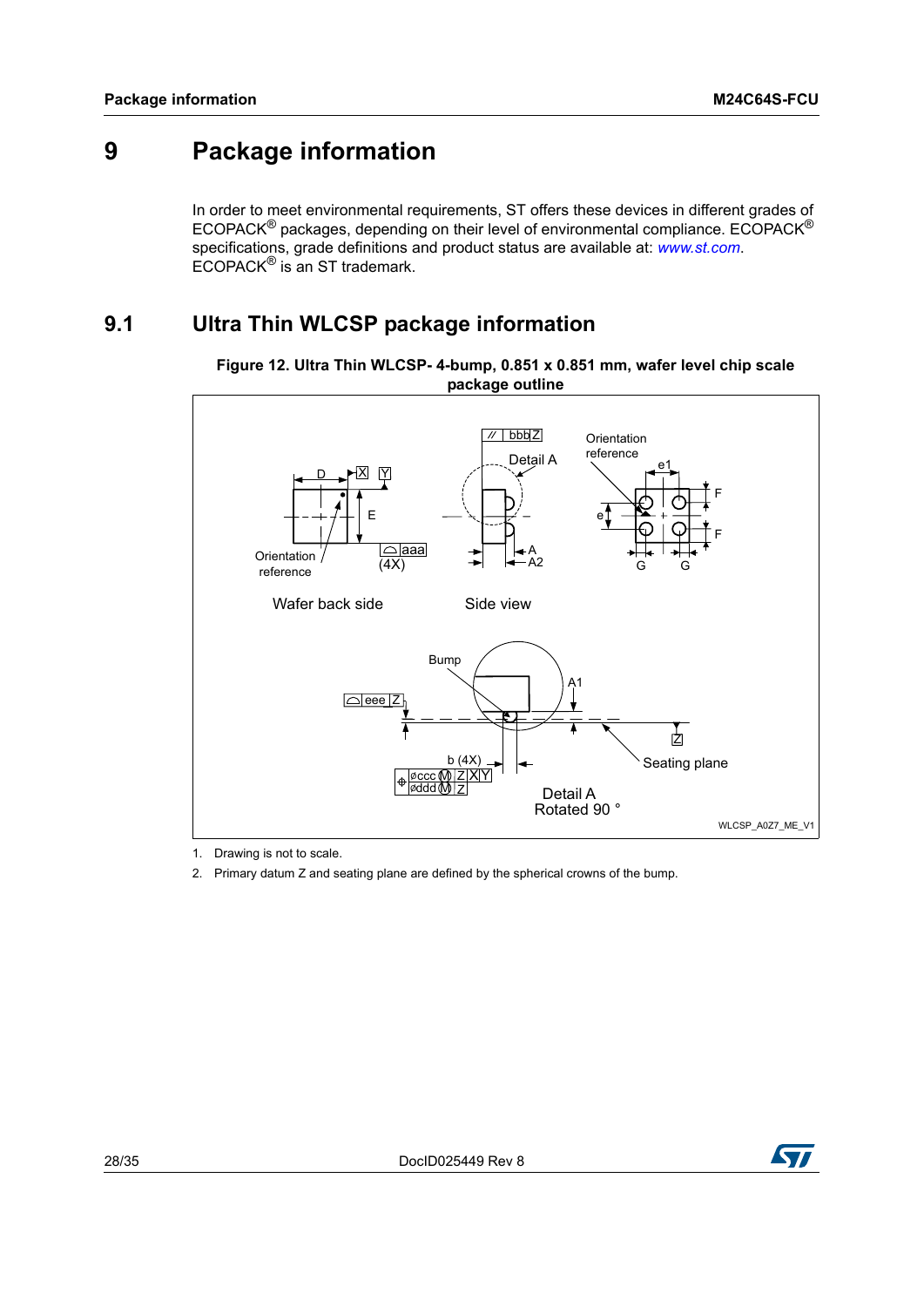|               |                          | r-----g-<br>millimeters |                              |        | inches <sup>(1)</sup> |                |
|---------------|--------------------------|-------------------------|------------------------------|--------|-----------------------|----------------|
| Symbol        | Min                      | <b>Typ</b>              | Max                          | Min    | <b>Typ</b>            | Max            |
| A             | 0.240                    | 0.270                   | 0.300                        | 0.0094 | 0.0106                | 0.0118         |
| A1            |                          | 0.095                   |                              |        | 0.0037                |                |
| A2            |                          | 0.175                   |                              |        | 0.0069                |                |
| $b^{(2) (3)}$ |                          | 0.185                   | $\overline{\phantom{0}}$     |        | 0.0073                | -              |
| D             | $\overline{\phantom{0}}$ | 0.851                   | 0.871                        |        | 0.0335                | 0.0343         |
| E             | $\overline{\phantom{0}}$ | 0.851                   | 0.871                        |        | 0.0335                | 0.0343         |
| e             |                          | 0.400                   |                              |        | 0.0157                | $\overline{a}$ |
| e1            |                          | 0.500                   |                              |        | 0.0197                |                |
| F             |                          | 0.226                   |                              |        | 0.0089                |                |
| G             |                          | 0.176                   |                              |        | 0.0069                |                |
| aaa           |                          | 0.110                   |                              |        | 0.0043                |                |
| bbb           |                          | 0.110                   |                              |        | 0.0043                |                |
| ccc           |                          | 0.110                   | -                            |        | 0.0043                |                |
| ddd           | -                        | 0.060                   | $\qquad \qquad \blacksquare$ |        | 0.0024                | -              |
| eee           |                          | 0.060                   |                              |        | 0.0024                |                |

#### <span id="page-28-0"></span>**Table 12. Ultra Thin WLCSP- 4-bump, 0.851 x 0.851 mm, wafer level chip scale package mechanical data**

1. Values in inches are converted from mm and rounded to 4 decimal digits.

2. Dimension is measured at the maximum bump diameter parallel to primary datum Z.

3. Primary datum Z and seating plane are defined by the spherical crowns of the bump.

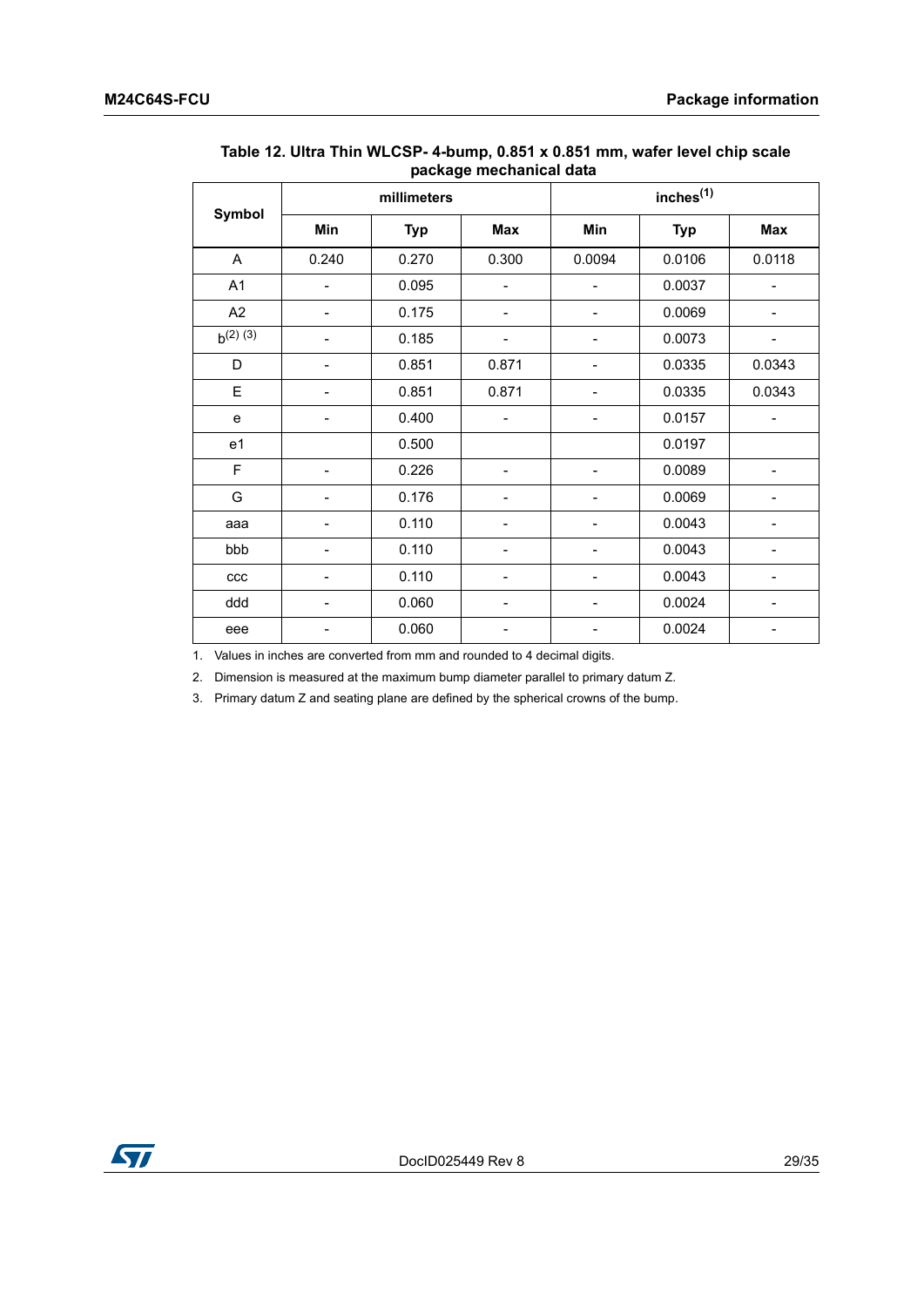

#### <span id="page-29-0"></span>**Figure 13. Ultra Thin WLCSP-BSC - 4-bump, 0.851 x 0.851 mm, wafer level chip scale package outline**

- 1. Drawing is not to scale.
- 2. Primary datum Z and seating plane are defined by the spherical crowns of the bump.

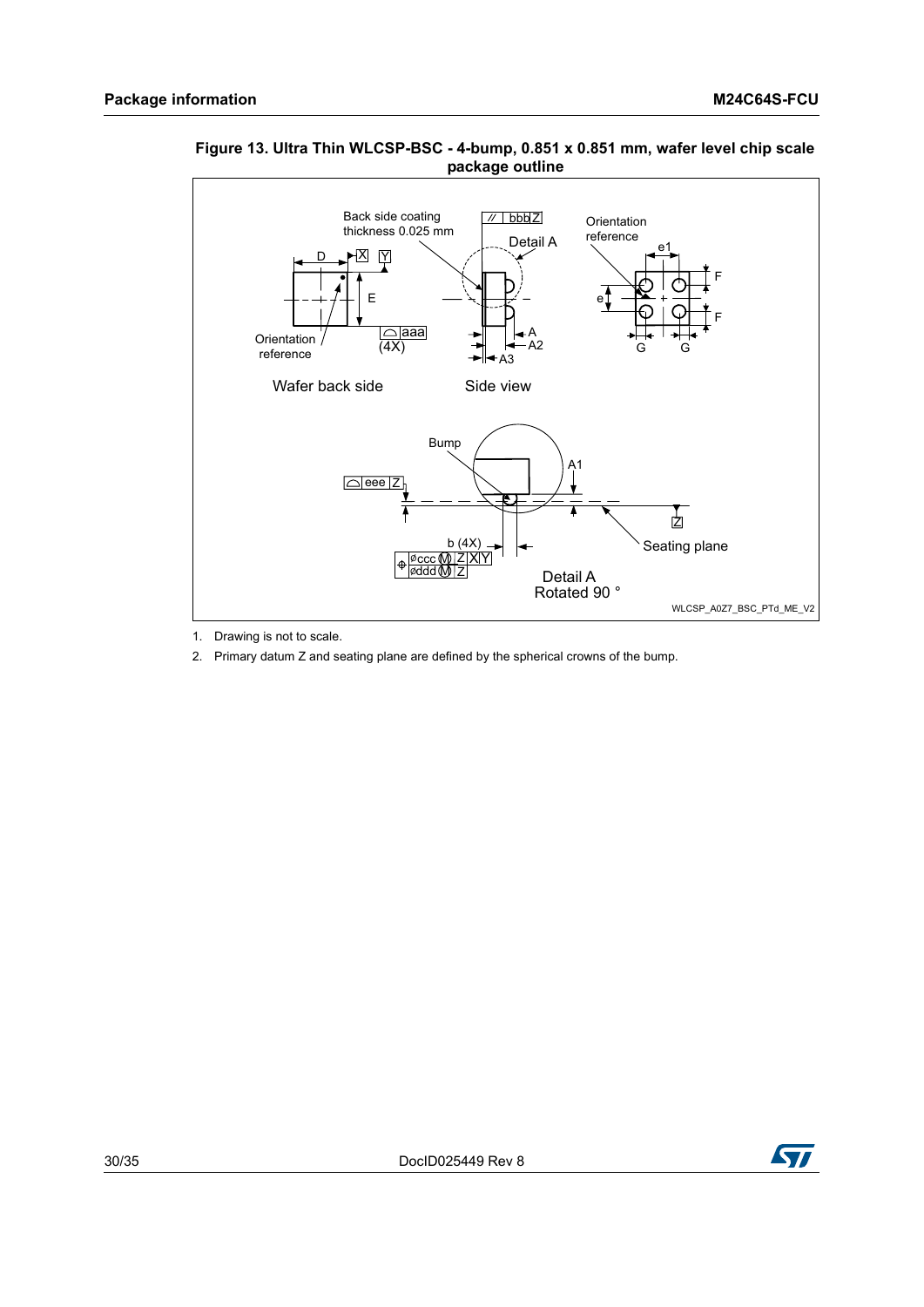|               |                | millimeters |                          |        | inches <sup>(1)</sup> |                          |
|---------------|----------------|-------------|--------------------------|--------|-----------------------|--------------------------|
| Symbol        | Min            | <b>Typ</b>  | Max                      | Min    | <b>Typ</b>            | Max                      |
| $\mathsf{A}$  | 0.265          | 0.295       | 0.330                    | 0.0104 | 0.0116                | 0.0130                   |
| A1            | $\overline{a}$ | 0.095       | $\overline{\phantom{0}}$ |        | 0.0037                | $\overline{\phantom{0}}$ |
| A2            |                | 0.175       | $\overline{\phantom{0}}$ |        | 0.0069                | $\overline{\phantom{0}}$ |
| A3 (BSC)      |                | 0.025       |                          |        | 0.0010                | -                        |
| $b^{(2) (3)}$ |                | 0.185       |                          |        | 0.0073                |                          |
| D             |                | 0.851       | 0.871                    |        | 0.0335                | 0.0343                   |
| E             |                | 0.851       | 0.871                    |        | 0.0335                | 0.0343                   |
| e             |                | 0.400       | $\overline{a}$           |        | 0.0157                | $\overline{a}$           |
| e1            |                | 0.500       |                          |        | 0.0197                | -                        |
| F             |                | 0.226       |                          |        | 0.0089                |                          |
| G             |                | 0.176       |                          |        | 0.0069                |                          |
| aaa           |                | 0.110       |                          |        | 0.0043                |                          |
| bbb           |                | 0.110       |                          |        | 0.0043                |                          |
| ccc           |                | 0.110       | -                        |        | 0.0043                | -                        |
| ddd           |                | 0.060       |                          |        | 0.0024                |                          |
| eee           |                | 0.060       |                          |        | 0.0024                |                          |

#### <span id="page-30-0"></span>**Table 13. Ultra Thin WLCSP-BSC - 4-bump, 0.851 x 0.851 mm, wafer level chip scale package mechanical data**

1. Values in inches are converted from mm and rounded to 4 decimal digits.

2. Dimension is measured at the maximum bump diameter parallel to primary datum Z.

<span id="page-30-1"></span>3. Primary datum Z and seating plane are defined by the spherical crowns of the bump.

#### **Figure 14. Thin WLCSP- 4-bump, 0.851 x 0.851 mm, wafer level chip scale package recommended footprint**



1. Dimensions are expressed in millimeters.

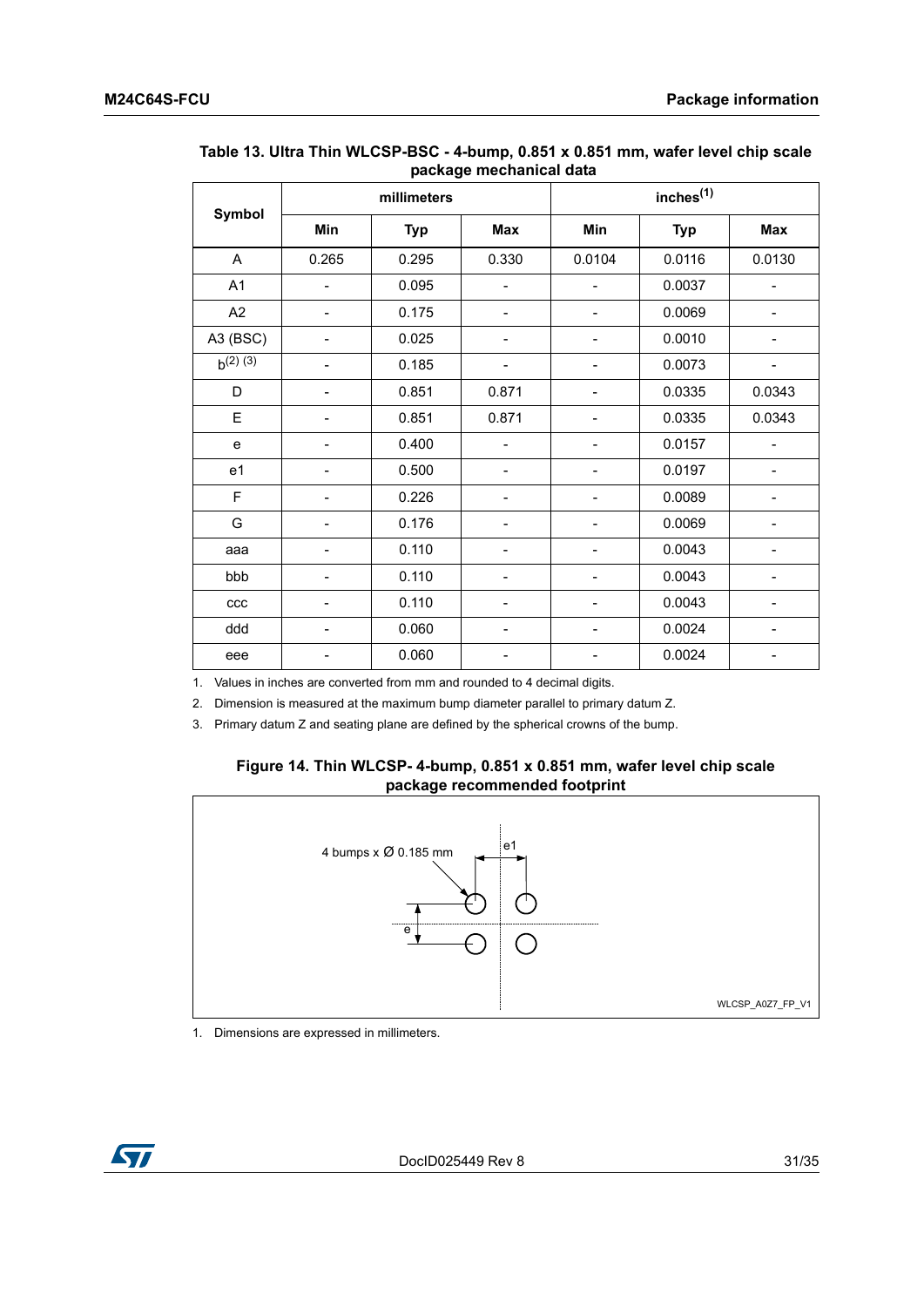## <span id="page-31-0"></span>**10 Part numbering**

<span id="page-31-1"></span>

|                                                               | Table 14. Ordering information scheme  |
|---------------------------------------------------------------|----------------------------------------|
| Example:                                                      | M24C64S-F CU 6<br>$\sqrt{T}$<br>F<br>т |
|                                                               |                                        |
| Device type                                                   |                                        |
| $M24 = I2C$ serial access EEPROM                              |                                        |
|                                                               |                                        |
| <b>Device function</b>                                        |                                        |
| $C64S = 64$ Kbits (8 K x 8 bits)                              |                                        |
|                                                               |                                        |
| <b>Operating voltage</b>                                      |                                        |
| $F = V_{CC} = 1.7 V$ to 5.5 V                                 |                                        |
|                                                               |                                        |
| Package <sup>(1)</sup>                                        |                                        |
| CU = ultra-thin 4-bump WLCSP                                  |                                        |
|                                                               |                                        |
| Device grade                                                  |                                        |
| 6 = device tested with standard test flow over $-40$ to 85 °C |                                        |
|                                                               |                                        |
| <b>Packing</b>                                                |                                        |
| $T =$ Tape and reel packing                                   |                                        |
|                                                               |                                        |
| Process technology <sup>(2)</sup>                             |                                        |
| $/T$ = Process letter                                         |                                        |
|                                                               |                                        |
| Option                                                        |                                        |

blank = no Back Side Coating (WLCSP height = 0.300mm)

F = Back Side Coating (WLCSP height = 0.330mm)

- 1. The package is ECOPACK2® (RoHS compliant and free of brominated, chlorinated and antimony oxide flame retardants).
- 2. The process letter appears on the device package (marking) and on the shipment box. Please contact your nearest ST Sales Office for further information.

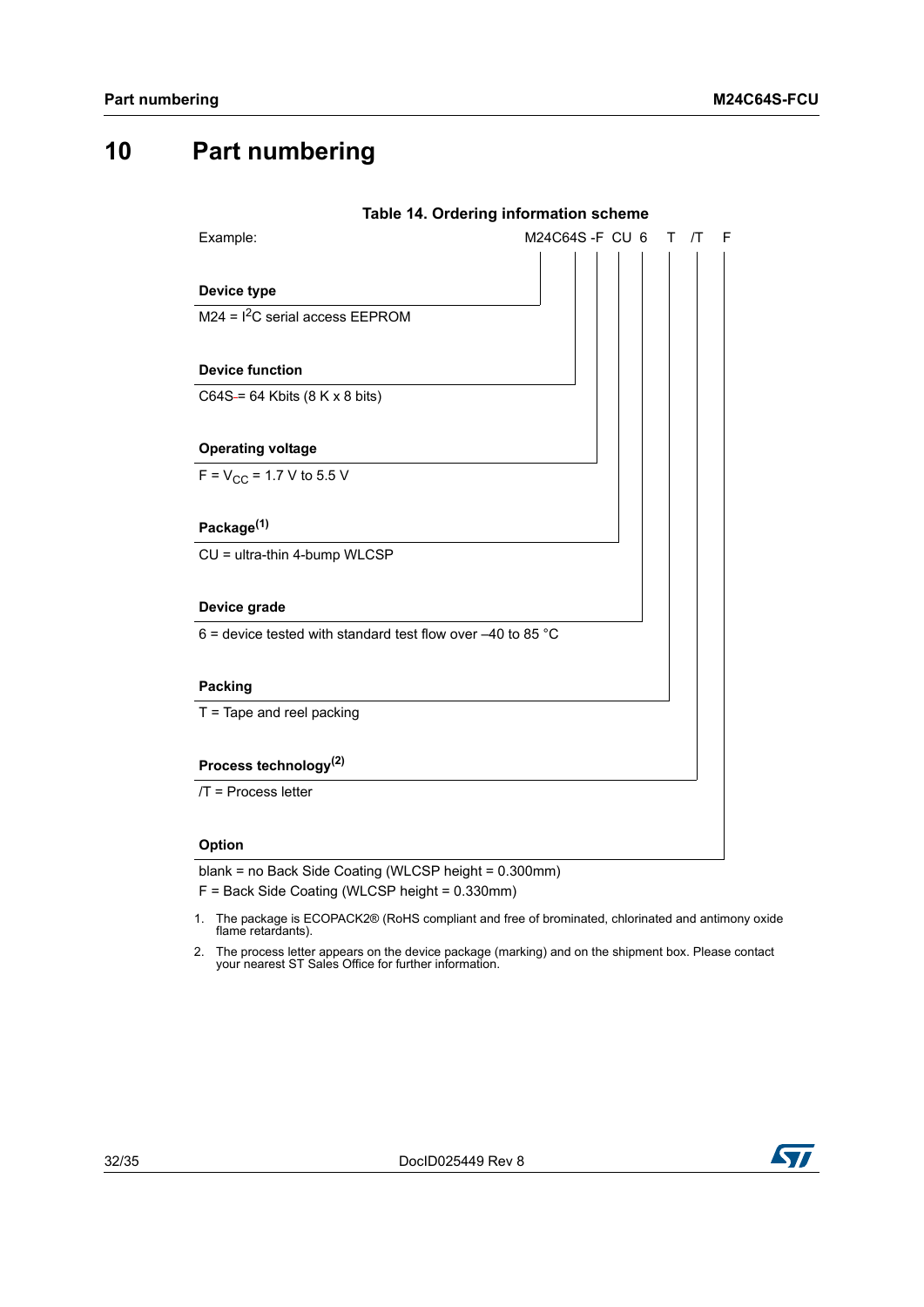#### **Engineering samples**

Parts marked as "ES", "E" or accompanied by an Engineering Sample notification letter, are not yet qualified and therefore not yet ready to be used in production and any consequences deriving from such usage will not be at ST charge. In no event, ST will be liable for any customer usage of these engineering samples in production. ST Quality has to be contacted prior to any decision to use these Engineering samples to run qualification activity.

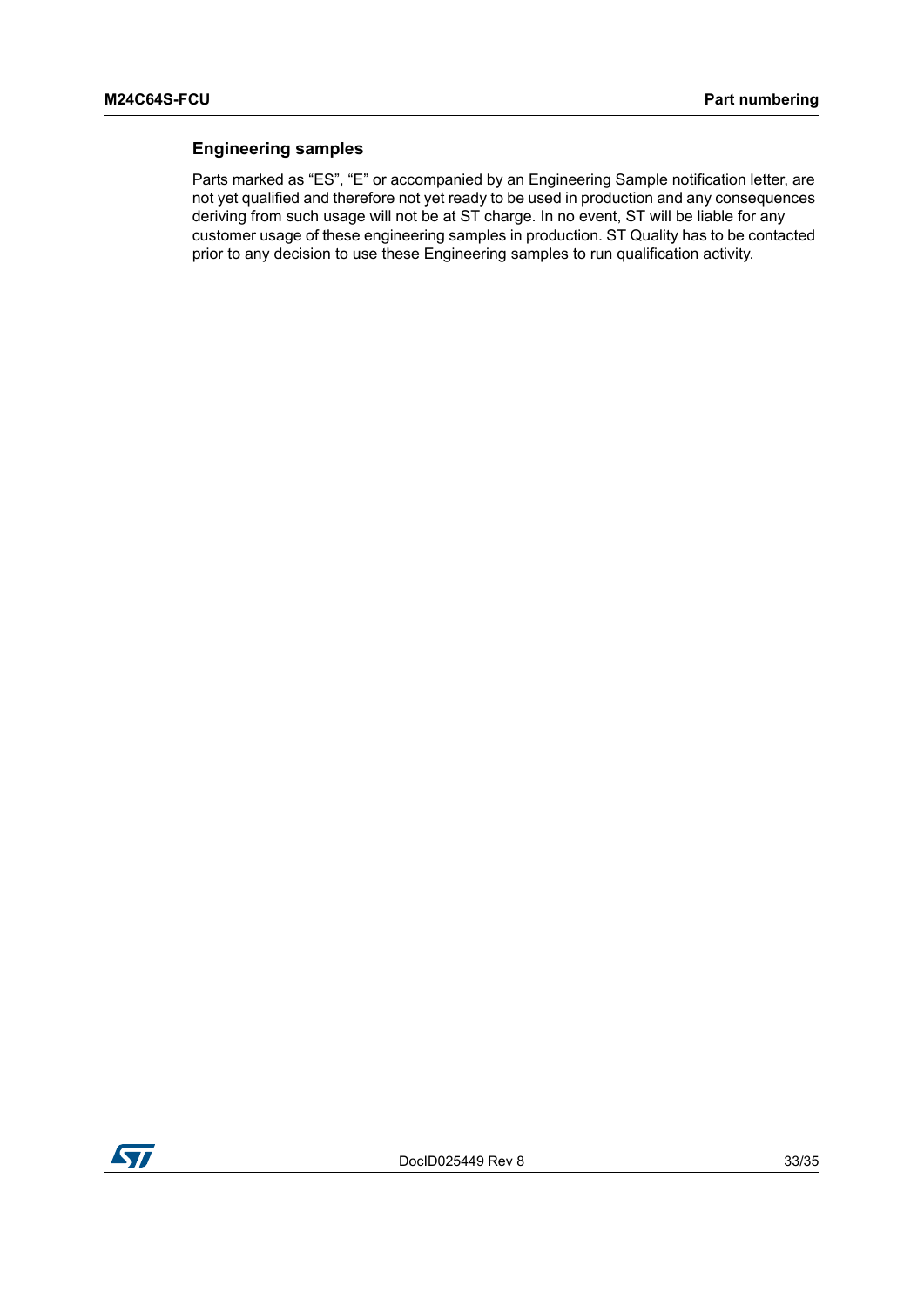## <span id="page-33-0"></span>**11 Revision history**

<span id="page-33-1"></span>

| <b>Date</b> | <b>Revision</b> | <b>Changes</b>                                                                                                                                                                                                                                                                                                                                                                                                                                                                                                                                                                                                                                                                                                                                                                                                                                                                           |
|-------------|-----------------|------------------------------------------------------------------------------------------------------------------------------------------------------------------------------------------------------------------------------------------------------------------------------------------------------------------------------------------------------------------------------------------------------------------------------------------------------------------------------------------------------------------------------------------------------------------------------------------------------------------------------------------------------------------------------------------------------------------------------------------------------------------------------------------------------------------------------------------------------------------------------------------|
| 06-Dec-2013 | 1               | Initial release.                                                                                                                                                                                                                                                                                                                                                                                                                                                                                                                                                                                                                                                                                                                                                                                                                                                                         |
| 21-Mar-2014 | 2               | Updated Supply voltage and Operating temperature ranges in Features<br><b>Updated Section 1: Description</b><br>Updated Table 8: Operating conditions                                                                                                                                                                                                                                                                                                                                                                                                                                                                                                                                                                                                                                                                                                                                    |
| 30-May-2014 | 3               | Added Figure 12: Ultra Thin WLCSP- 4-bump, 0.833 x 0.833 mm, wafer<br>level chip scale package outline.                                                                                                                                                                                                                                                                                                                                                                                                                                                                                                                                                                                                                                                                                                                                                                                  |
| 04-Dec-2014 | $\overline{4}$  | <b>Updated Features</b><br>Updated Table 8: Operating conditions<br>Added Figure 10: Maximum Rbus value versus bus parasitic<br>capacitance (Cbus) for an I2C bus at high clock frequency<br>Added Figure 12: Ultra Thin WLCSP- 4-bump, 0.833 x 0.833 mm, wafer<br>level chip scale package outline<br>Added Figure 13: Ultra Thin WLCSP- 4-bump, 0.833 x 0.833 mm, wafer<br>level chip scale package outline with BSC<br>Added Figure 14: Thin WLCSP- 4-bump, 0.833 x 0.833 mm, wafer level<br>chip scale package recommended footprint<br>Added Table 11: 1 MHz AC characteristics.<br>Updated Table 12: Ultra Thin WLCSP- 4-bump, 0.833 x 0.833 mm,<br>wafer level chip scale package mechanical data<br>Added Table 13: Ultra Thin WLCSP- 4-bump, 0.833 x 0.833 mm, wafer<br>level chip scale package mechanical data<br>Added option F inside Table 14: Ordering information scheme |
| 28-Apr-2015 | 5               | Change from Preliminary to Production data status<br>Updated Icc(read) value in Table 9: DC characteristics<br>Updated Figure 31: Maximum Rbus value versus bus parasitic<br>capacitance (Cbus) for an I2C bus at high clock frequency                                                                                                                                                                                                                                                                                                                                                                                                                                                                                                                                                                                                                                                   |
| 26-Aug-2015 | 6               | Updated:<br>- data retention and write cycles on cover page.<br>- Figure 2<br>- Table 7                                                                                                                                                                                                                                                                                                                                                                                                                                                                                                                                                                                                                                                                                                                                                                                                  |
| 14-Oct-2015 | 7               | Added:<br>- Note 1 on Table 11.<br>- Notes 1 and 2 on Table 14                                                                                                                                                                                                                                                                                                                                                                                                                                                                                                                                                                                                                                                                                                                                                                                                                           |
| 29-Jun-2016 | 8               | updated: Section 2.4.2: Power-up conditions, tTable 12: Ultra Thin<br>WLCSP- 4-bump, 0.851 x 0.851 mm, wafer level chip scale package<br>mechanical data, Table 7: Test conditions, Figure 13: Ultra Thin<br>WLCSP-BSC - 4-bump, 0.851 x 0.851 mm, wafer level chip scale<br>package outline                                                                                                                                                                                                                                                                                                                                                                                                                                                                                                                                                                                             |

### **Table 15. Document revision history**